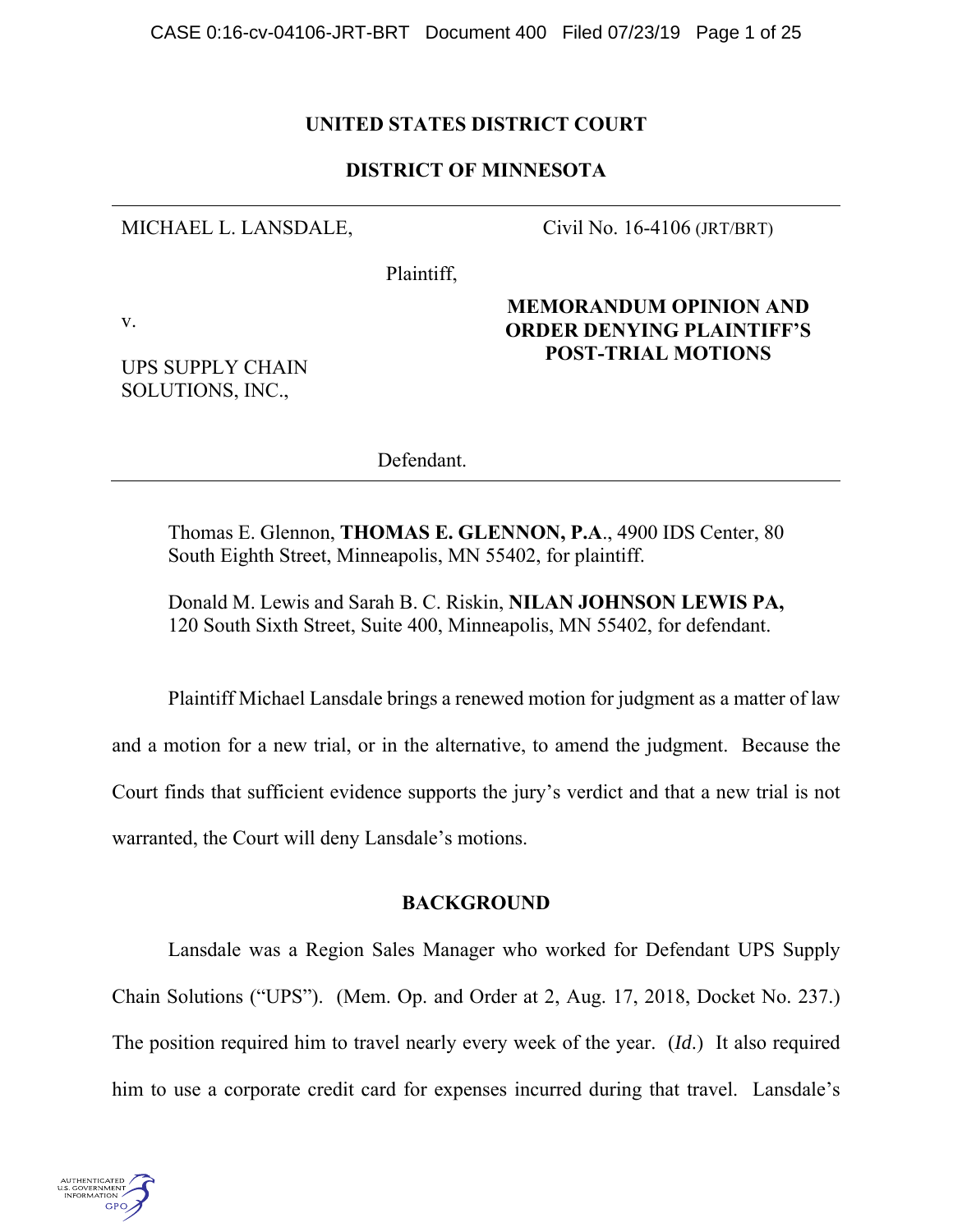#### CASE 0:16-cv-04106-JRT-BRT Document 400 Filed 07/23/19 Page 2 of 25

usage of the corporate credit card was governed by several UPS policies, which prohibited Lansdale from using the credit card for personal purchases. (*Id.* at 3.)

After an internal UPS audit revealed inconsistences in Lansdale's credit card use and Lansdale's credit card expense reports, UPS began an internal investigation, led by Security Investigator Erika Faifer. (*Id.*) UPS believed that Lansdale was using his corporate card for personal purchases. (*Id.*) When asked why an employee might do this, UPS's Director of Human resources Angie Brewer noted that, in her experience with employees who used their corporate cards for personal purchases, it was often to cover up an affair or a drinking problem. (*Id.*)

Faifer eventually compiled a report which noted several questionable expenses and submitted the report to her supervisor and a Human Resources manager named Herman Gonzales. (*Id.* at 4.) Faifer's report also noted significant inconsistences between Lansdale's purchases and the monthly expense reports he submitted to his own supervisor. (*Id.*) After reviewing the report and relevant receipts, UPS's investigation team came to believe that Lansdale was using his corporate card for personal purchases and then covering it up on his expense reports. (*Id.*) Both were against UPS policy. (*Id.*)

In furtherance of the investigation, and to determine whether UPS would take any action, Faifer and Gonzales interviewed Lansdale. (*Id.* at 5.) During this interview, Faifer and Gonzales asked a number of questions related to Lansdale's expense reports and his corporate card usage. (*Id.*) They also asked Lansdale whether he had a drinking problem and questions about his drinking in general. (*Id.*) Towards the conclusion of the interview, Lansdale wrote a statement acknowledging that he would sometimes use his corporate card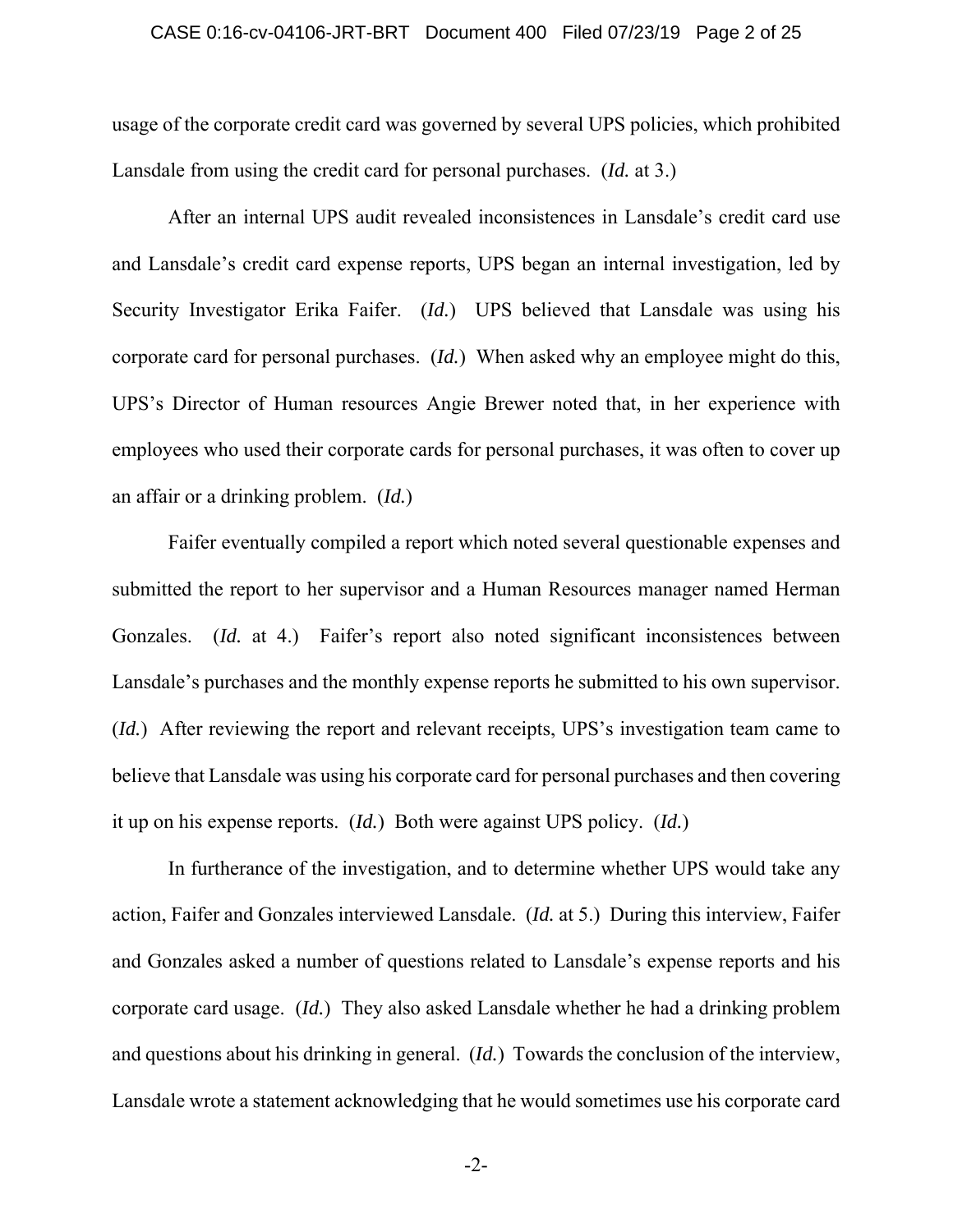#### CASE 0:16-cv-04106-JRT-BRT Document 400 Filed 07/23/19 Page 3 of 25

to hide alcohol-related charges from his wife. (*Id.* at 6.) At that point, Gonzales left the room to speak with his managers about the interview and written statement. While Gonzales was gone, Faifer continued to talk with Lansdale, and the two discussed his drinking habits extensively. (*Id.* at 6-7.) The next day, UPS terminated Lansdale. (*Id.* at 8.)

Lansdale thereafter brought this disability-discrimination action against UPS, alleging that UPS violated the Americans with Disabilities Act ("ADA") and the Minnesota Human Rights Act ("MHRA") in connection with his termination. At trial, he alleged that UPS impermissibly discriminated against him because of his disability and/or that UPS discriminated against him because it regarded him as disabled. He further alleged that, through the interview with Faifer and Gonzales, UPS violated the ADA by subjecting him to prohibited disability-related inquiries. UPS, on the other hand, argued that it did not discriminate against Lansdale because of a disability, did not regard him as having a disability, and did not engage in prohibited disability-related inquiries. Instead, UPS asserted that it terminated Lansdale because it believed that he violated UPS policies regarding corporate credit card use.

After a trial, a jury returned a verdict in favor of UPS on all counts. Lansdale then filed the present post-trial motions for judgment as a matter of law ("JMOL") and for a new trial. (Mot. for JMOL, Mar. 5, 2019, Docket No. 383.) In general, Lansdale argues that the jury's verdict was against the weight of the evidence and that the Court made legal errors which substantially influenced the trial.

-3-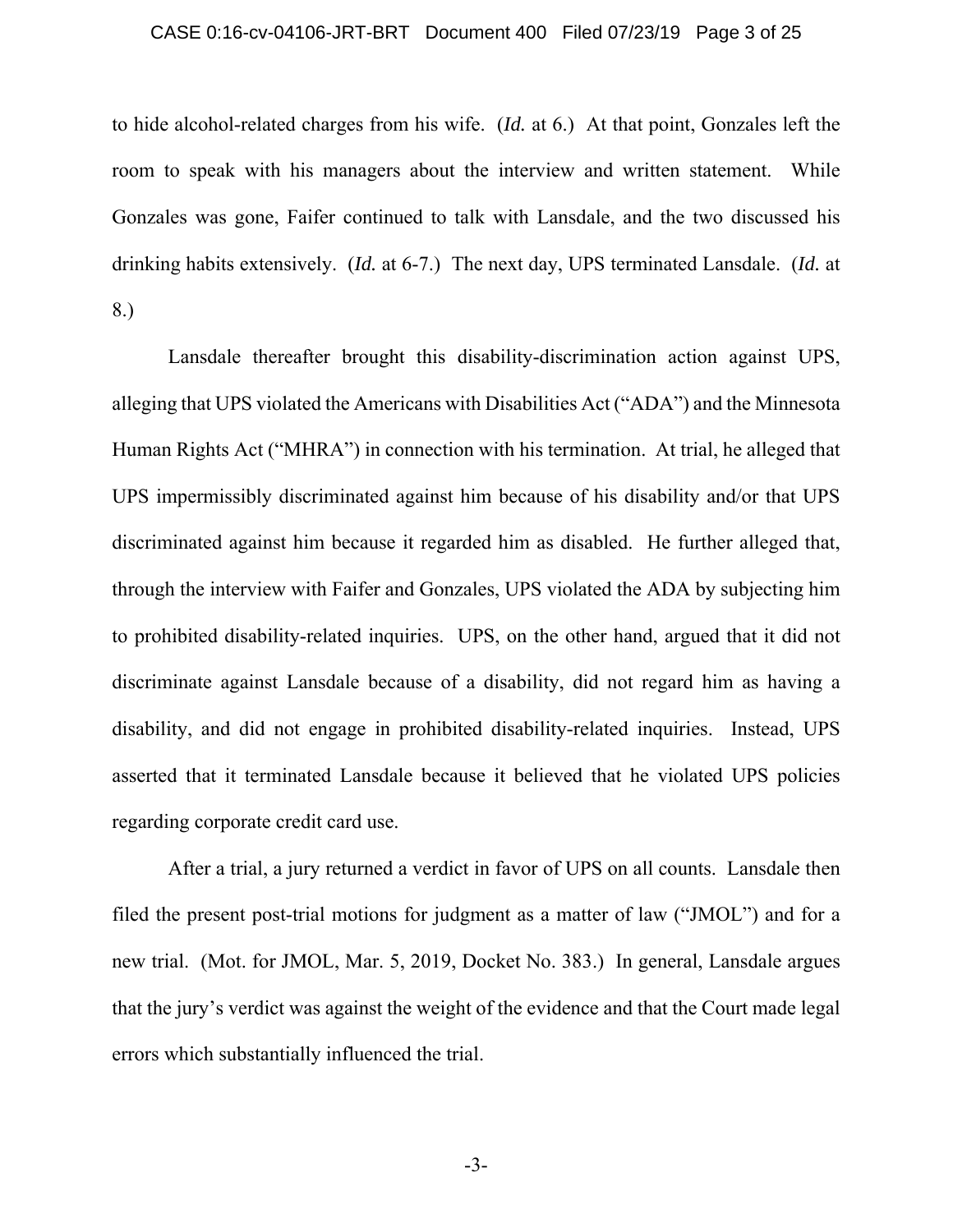### **DISCUSSION**

## **I. RENEWED MOTION FOR JUDGMENT AS A MATTER OF LAW**

## **A. Standard of Review**

Under Rule 50(a)(1) of the Federal Rules of Civil Procedure, the Court may resolve an issue as a matter of law if "a reasonable jury would not have a legally sufficient evidentiary basis to find for the party on that issue." A party may renew a motion for judgment as a matter of law after trial. Fed. R. Civ. P. 50(b). "A motion for judgment as a matter of law should be granted when all the evidence points one way and is susceptible of no reasonable inferences sustaining the position of the nonmoving party." *Hunt ex rel. Hunt v. Lincoln Cty. Mem'l Hosp.*, 317 F.3d 891, 893 (8<sup>th</sup> Cir. 2003) (quoting *Neely v. Am. Family Mut. Ins. Co.*, 123 F.3d 1127, 1129 (8<sup>th</sup> Cir. 1997)). In making this determination, the Court is to:

> consider the evidence in the light most favorable to the prevailing party, assume that the jury resolved all conflicts of evidence in favor of that party, assume as true all facts which the prevailing party's evidence tended to prove, give the prevailing party the benefit of all favorable inferences which may reasonably be drawn from the facts, and deny the motion, if in light of the foregoing, reasonable jurors could differ as to the conclusion that could be drawn from the evidence.

*Atlas Pile Driving Co. v. Dicon Fin. Co*., 886 F.2d 986, 989 (8th Cir. 1989)). A motion for judgment as a matter of law should generally be denied unless the Court, keeping all these principles in mind, concludes that judgment cannot be entered on the jury verdict. *Wahpeton Canvas Co., Inc. v. Frontier, Inc*., 870 F.2d 1546, 1551 (Fed. Cir. 1989) (applying Eighth Circuit law).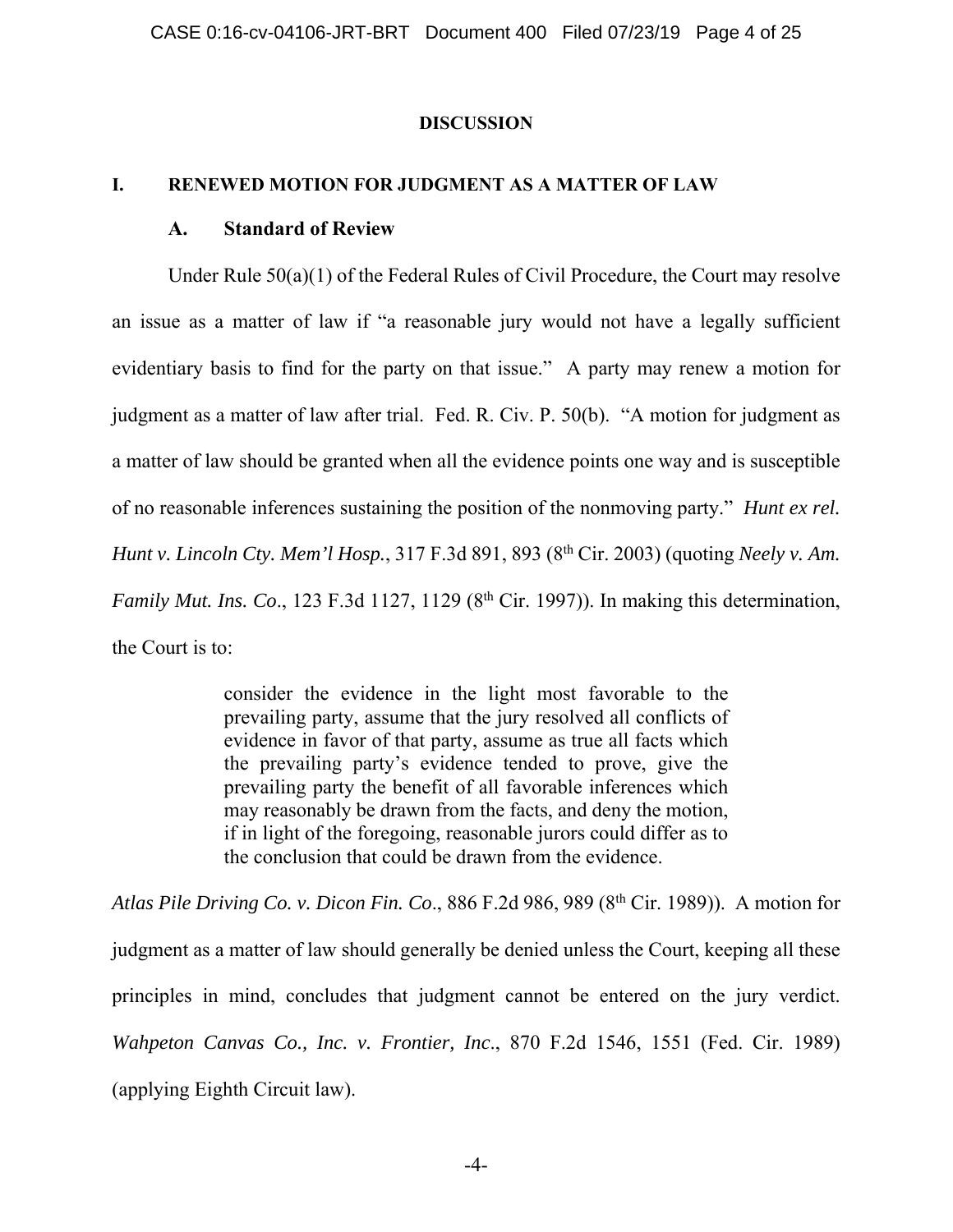## CASE 0:16-cv-04106-JRT-BRT Document 400 Filed 07/23/19 Page 5 of 25

 Lansdale asserts that he is entitled to judgment as a matter of law on both his disability-related inquiries claim and his disability discrimination claims.

### **B. Disability-Related Inquiries**

Under the ADA, an employer "shall not make inquiries of an employee as to whether such employee is an individual with a disability or as to the nature or severity of the disability, unless such examination or inquiry is shown to be job-related and consistent with business necessity." 42 U.S.C. § 12112(d)(4)(A). The ADA's provisions prohibiting employers from making disability-related inquiries extend to all employees, irrespective of whether they have a disability. *Thomas v. Corwin*, 483 F.3d 516, 527 (8<sup>th</sup> Cir. 2007). However, to sustain a claim, the employee must show that the prohibited inquiries caused a tangible injury. *Cosette v. Minn. Power & Light*, 188 F.3d 964, 970 (8th Cir. 1999).

Lansdale's disability-related inquiries claim was based mostly on the interview conducted by Faifer and Gonzales. He contended at trial that Faifer and Gonzales asked him impermissible disability-related questions and that he was fired based on his responses. At trial, it was established that Gonzales and Faifer jointly asked Lansdale several questions about his drinking habits. UPS submitted evidence that, after this discussion, Lansdale wrote and signed a statement acknowledging that he used his corporate card for personal charges in order to hide his alcohol consumption from his wife. It was further established that, as Gonzales was in a different room speaking with management, Faifer and Lansdale spoke extensively about Lansdale's drinking habits and how his drinking affected his health and family. Finally, it was established that Lansdale was informed of his termination the morning after the interviews.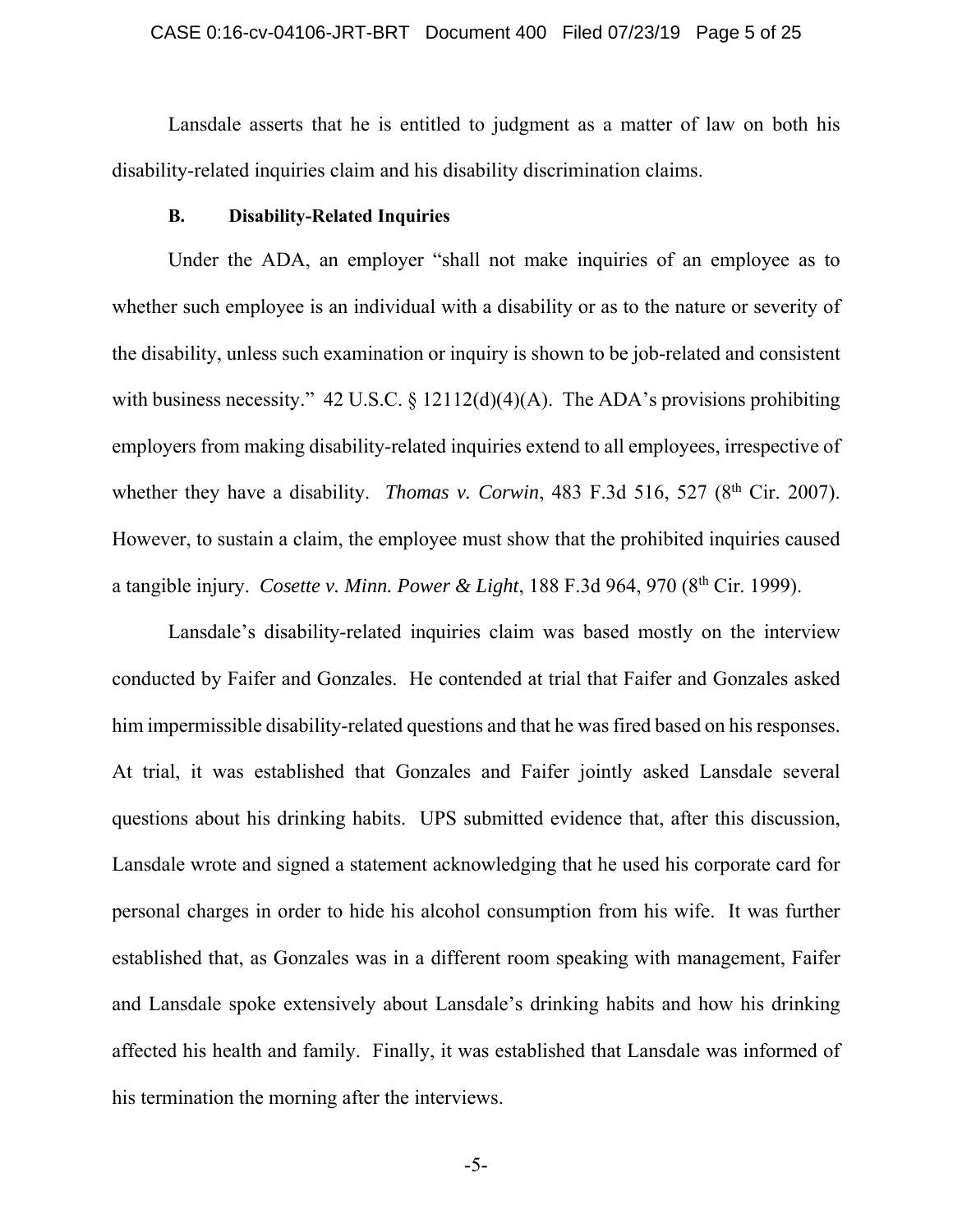## CASE 0:16-cv-04106-JRT-BRT Document 400 Filed 07/23/19 Page 6 of 25

Lansdale argues that, considering the above evidence, the jury's verdict on this claim was contrary to the evidence because it was shown that UPS engaged in prohibited inquiries, that the inquires led to his termination, and that the inquiries were not job-related or consistent with business necessity.

To overturn the jury's verdict, the Court must find that a jury would not have a legally sufficient basis to find for UPS, considering all evidence in a light most favorable to UPS and affording UPS the benefit of all favorable inferences which may reasonably be drawn from the facts. The Court cannot make such a finding. The jury had a sufficient evidentiary basis to find that, even if the questions posed to Lansdale were disabilityrelated inquiries, the inquiries did not cause his termination. Lansdale's written statement acknowledged that he used his corporate card for personal use, and the jury could have found that this admission by itself was the reason for his termination. Further, UPS submitted extensive evidence throughout the trial highlighting what the relevant UPS decisionmakers knew regarding Lansdale's corporate card use and the significant discrepancies between what Lansdale purchased with his corporate card and what his expense reports indicated. The relevant decisionmakers also testified that the decision to terminate Lansdale was not based on his interview and was made before the interview even occurred.

Lansdale, on the other hand, submitted very little evidence that the prohibited inquires led to his termination. He relied at trial—and continues to rely—on the sequential nature of the events. He argues that because Gonzales and Faifer asked alcohol-related questions before calling UPS management, and Lansdale was afterwards terminated, his

-6-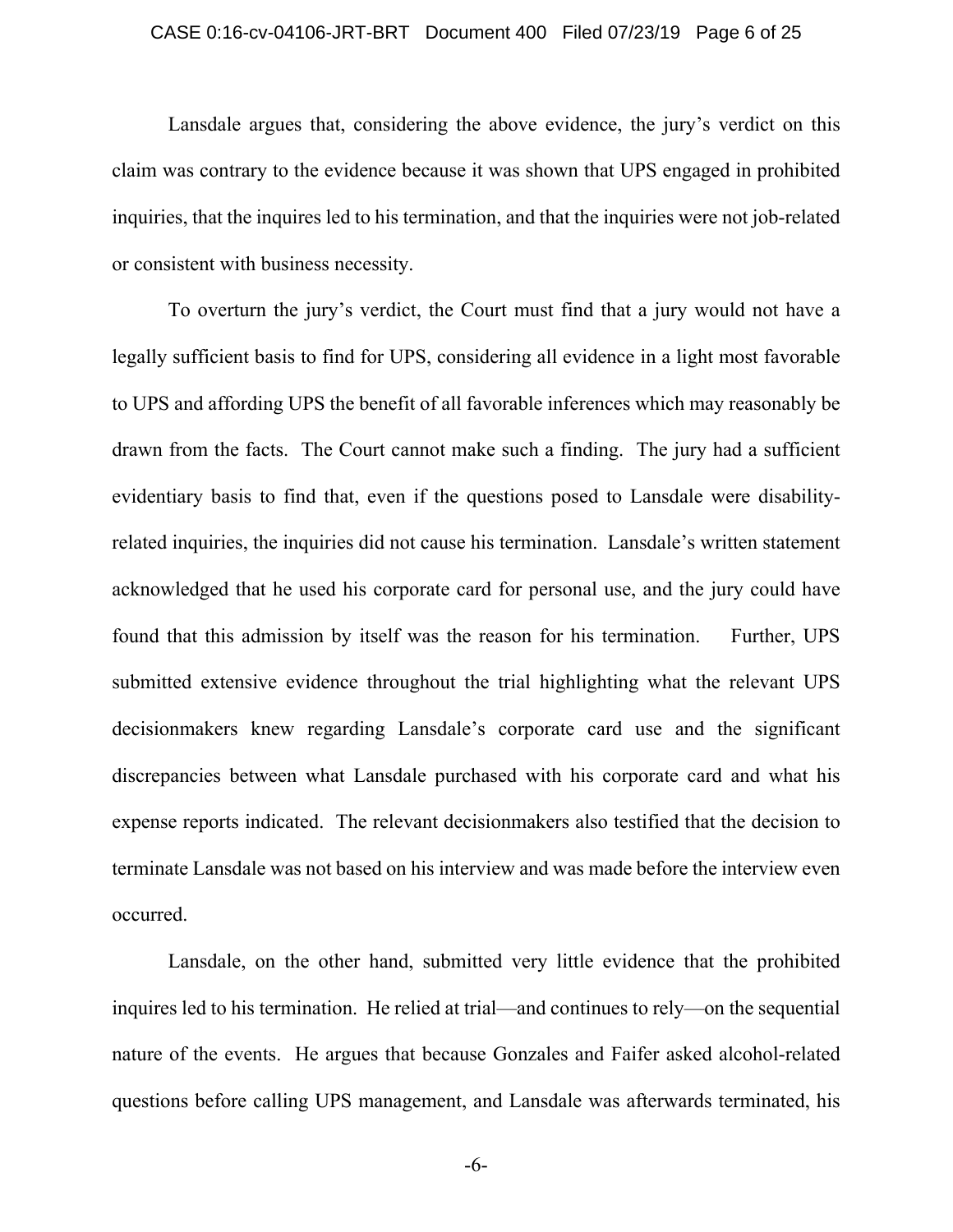#### CASE 0:16-cv-04106-JRT-BRT Document 400 Filed 07/23/19 Page 7 of 25

termination was due to these questions and answers. However, this argument is based purely on speculation and the jury was free to reject it. While the Court acknowledges that the sequence of events is questionable, the Court does not find that, considering the evidence presented by UPS, the jury did not have a legally sufficient basis on which to base its verdict. Accordingly, the Court will deny Lansdale's Renewed Motion for Judgment as a Matter of Law as to Lansdale's prohibited inquiries claim.

## **C. ADA and MHRA Discrimination Claims**

Lansdale also brought claims under the ADA and the MHRA asserting that UPS discriminated against him because of his disability or because it regarded him as disabled. The ADA and the MHRA prohibit employers from discriminating against employees on the basis of disability. 42 U.S.C. § 12112(a). Such protections extend to people who have "a physical or mental impairment that substantially limits one or more major life activities" and to people who are "regarded as having such an impairment." *Id*. § 12102(1). Alcoholism generally qualifies as a disability under either the MHRA and the ADA. *Miners v. Cargill Commc'ns, Inc*., 113 F.3d 820, 823 n.5 (8th Cir. 1997); *Khalifa v. Gruys, Johnson & Assocs*., 407 N.W. 2d 733, 735 (Minn. Ct. App. 1987).

To establish an ADA or MHRA discrimination claim, Lansdale needed to prove at trial that: (1) he had a disability; (2) his disability substantially limited one or more major life activities; (3) he could have performed the essential functions of his job when he was terminated; and (4) UPS knew of his disability and his disability was a "motivating factor" in UPS's decision to terminate him. (Special Jury Verdict at 1-2, 3, Jan. 25, 2019, Docket No. 377.) To prove his "regarded as" disabled claim, Lansdale needed to prove that: (1)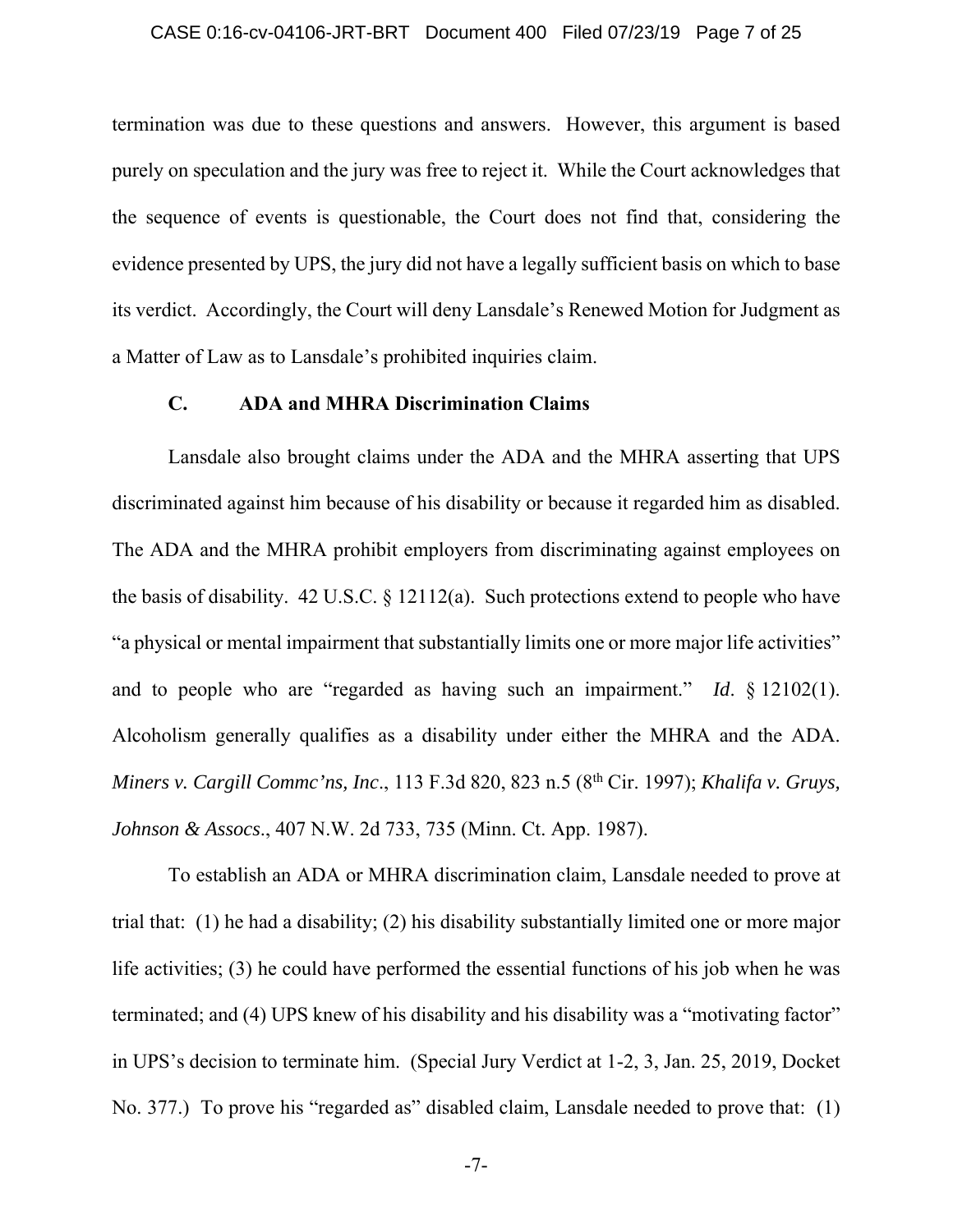### CASE 0:16-cv-04106-JRT-BRT Document 400 Filed 07/23/19 Page 8 of 25

UPS regarded him as having a disability; (2) he could have performed the essential functions of his job when he was terminated; and (3) UPS's belief was a motivating factor in its decision to terminate him. (*Id.* at 2, 4-5.)

"Major life activity" was defined by the Court as including "caring for oneself, performing manual tasks, seeing, hearing, eating, sleeping, walking, standing, lifting, bending, speaking, breathing, learning, reading, concentrating, thinking, communicating and working." (Jury Instructions at 15, Feb. 7, 2019, Docket No. 382.) "Motivating factor" was defined by the Court as "a reason, alone or with other reasons, on which UPS relied when it terminated Mr. Lansdale." (*Id.* at 16.)

## **1. Discrimination Claim**

Lansdale asserts that he is entitled to judgment as a matter of law as to his ADA and MHRA discrimination claims. He argues that the evidence he presented clearly established each element and that a reasonable jury would not have a sufficient basis to find otherwise. UPS, on the other hand, argues that Lansdale failed to establish that he had a disability, that his disability substantially limited a major life activity, and that his disability was a "motivating factor" for his termination.

The Court finds that a reasonable jury would have a legally sufficient basis to find for UPS on this claim. First, a reasonable jury could conclude that Lansdale did not suffer from a disability, in this case alcoholism. It is true, as Lansdale points out, that he presented evidence suggesting that he suffered from alcoholism. For instance, he testified that he drank more than his doctor recommended and that his consumption and symptoms were consistent with an alcohol use disorder. Additionally, Lansdale's doctor testified that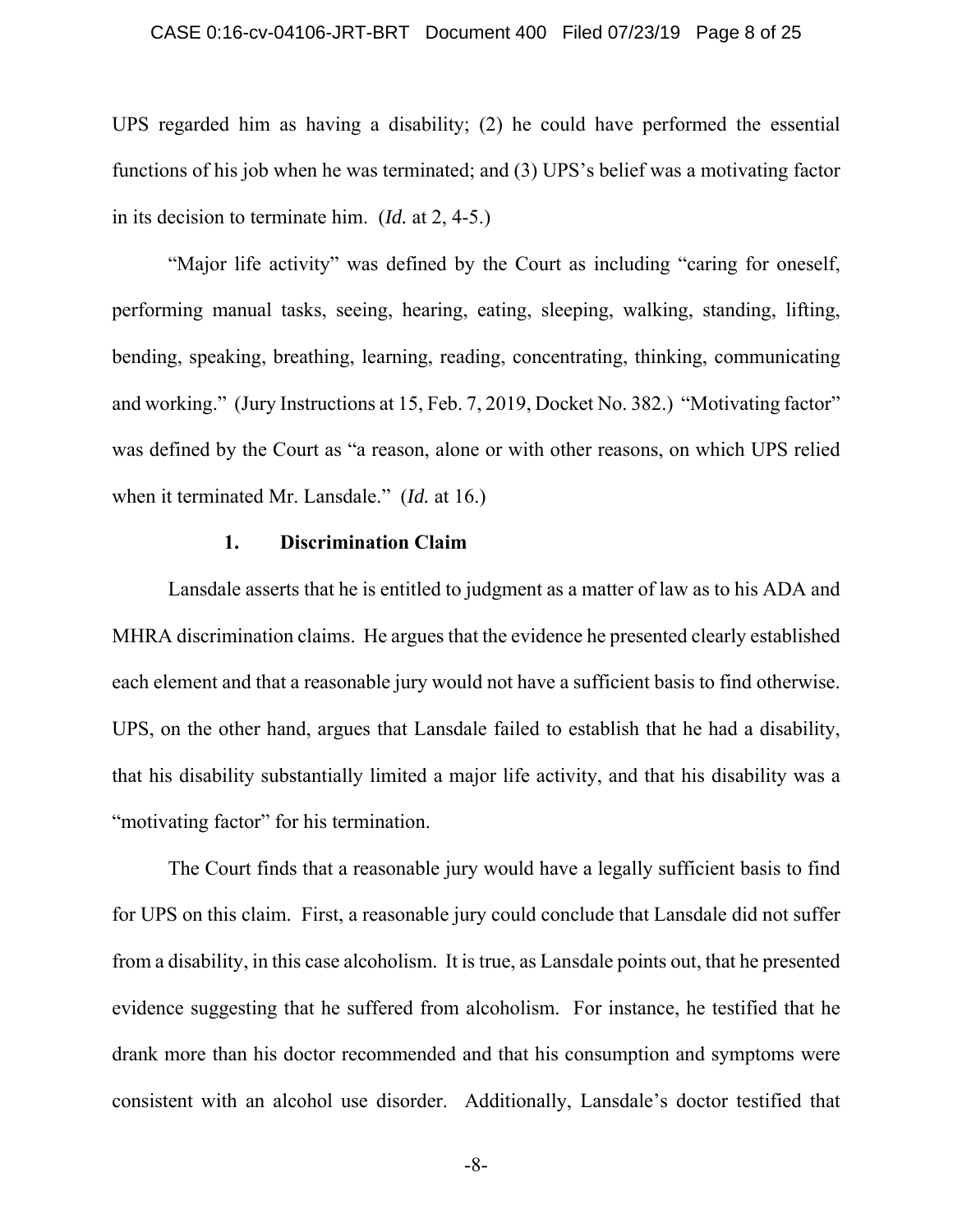#### CASE 0:16-cv-04106-JRT-BRT Document 400 Filed 07/23/19 Page 9 of 25

Lansdale drank more than what was recommended, and Lansdale's wife testified that Lansdale drank nightly. However, Lansdale did not offer any expert testimony on his alcohol consumption, and his doctor testified that he had never applied any diagnostic criteria to Lansdale or noted any serious concerns. Furthermore, Lansdale's testimony was less than persuasive. A reasonably jury, weighing the credibility of the witnesses, could have found that Lansdale failed to prove that he suffered from a disability.

Additionally, a reasonably jury could have found that Lansdale failed to prove that his disability substantially limited one or more major life activities. At trial, Lansdale claimed that his alcoholism led to anger, caused anxiety, caused sleeping problems, limited his work activities, strained his relationships, and led to a lack of concentration. Again, however, Lansdale presented no expert testimony on these matters and at times stated that his anger, anxiety, and sleeping problems were caused more by the demands placed on him by UPS then by his alcohol consumption. UPS also admitted several times that Lansdale was an exemplary performer at work. A reasonable jury, weighing the testimony, could have concluded that Lansdale's alcohol consumption did not limit a major life activity.

Finally, a reasonable jury could have found that Lansdale's alleged disability was not a motivating factor in UPS' decision to terminate him. As stated above, UPS presented evidence and testimony about its investigation into Landale's corporate card usage, and about what the decisionmakers knew or thought regarding that usage. Just as importantly, UPS presented evidence and testimony that none of the decisionmakers considered Lansdale to be disabled. It is true that there were some comments, like those made by Angie Brewer, suggesting that some of the decisionmakers suspected that Lansdale was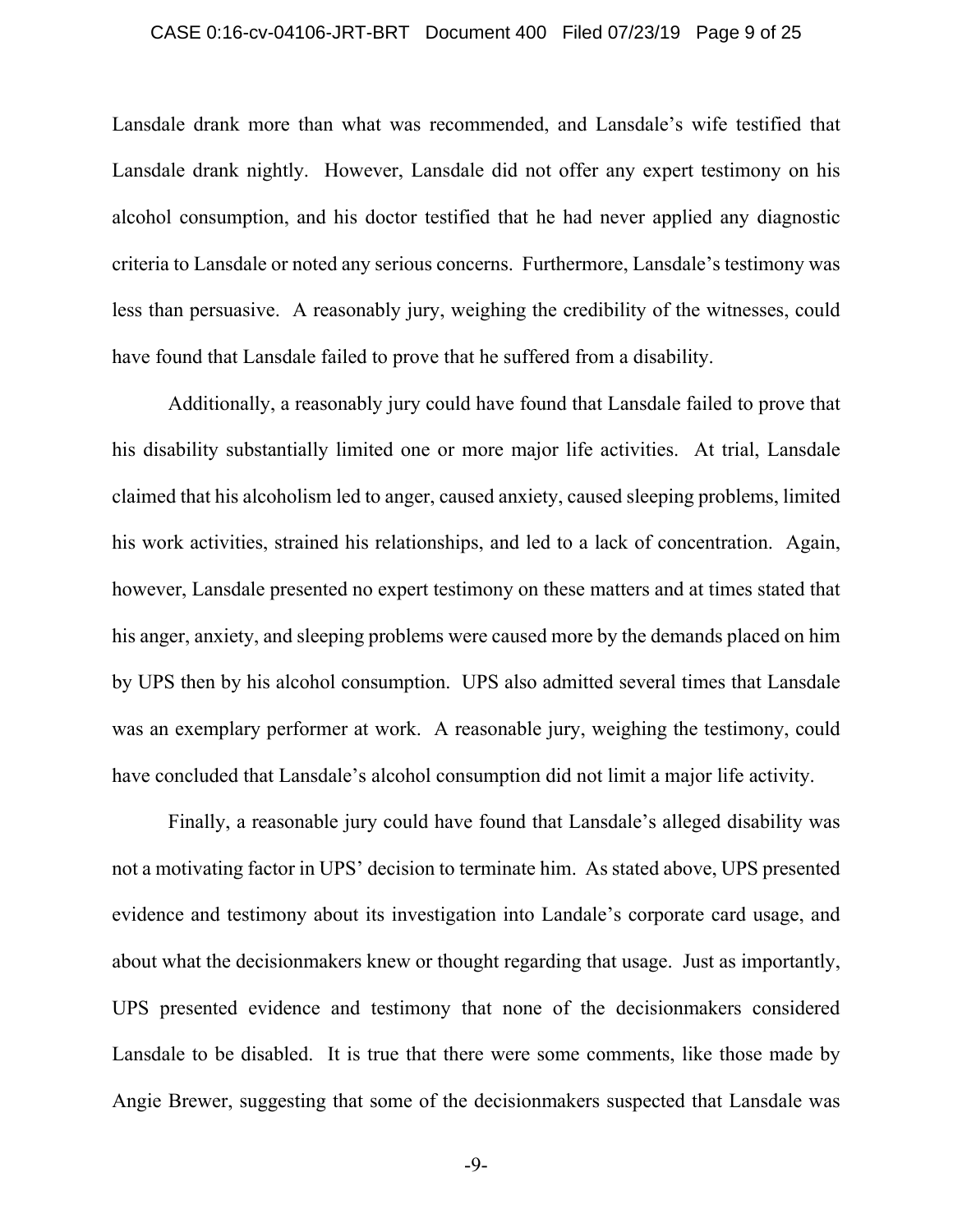#### CASE 0:16-cv-04106-JRT-BRT Document 400 Filed 07/23/19 Page 10 of 25

covering up alcohol purchases, but those same decisionmakers repeatedly testified that they did not consider Lansdale to have an alcohol problem. Given the evidence presented at trial, a reasonable jury could find that UPS terminated Lansdale because of the issues regarding his corporate card usage and that his alleged alcoholism was not a reason on which UPS relied to make that decision.

Because the Court finds that a reasonable jury could have found for UPS on Lansdale's ADA and MHRA discrimination claims, the Court will deny his Renewed Motion for Judgment as a Matter of Law as to those claims.

### **2. Regarded as Disabled Claim**

Lansdale also argues that a reasonable jury could not have found for UPS on his "regarded as" disability claim. For the reasons discussed above, the Court finds that a reasonable jury could have found that UPS did not consider Lansdale to be disabled and that any such belief was not a motivating factor in the decision to terminate him.

### **II. MOTION FOR NEW TRIAL**

### **A. Standard of Review**

Under Rule 59(a) of the Federal Rules of Civil Procedure, the Court may grant a motion for a new trial "on all or some of the issues." Fed. R. Civ. P. 59(a)(1). "A new trial is appropriate when the first trial, through a verdict against the weight of the evidence . . . or legal errors at trial, resulted in a miscarriage of justice." *Gray v. Bicknell*, 86 F.3d 1472, 1480 ( $8<sup>th</sup>$  Cir. 1996). "The authority to grant a new trial is within the discretion of the district court." *Id*. Only if the jury's verdict is so against the great weight of the evidence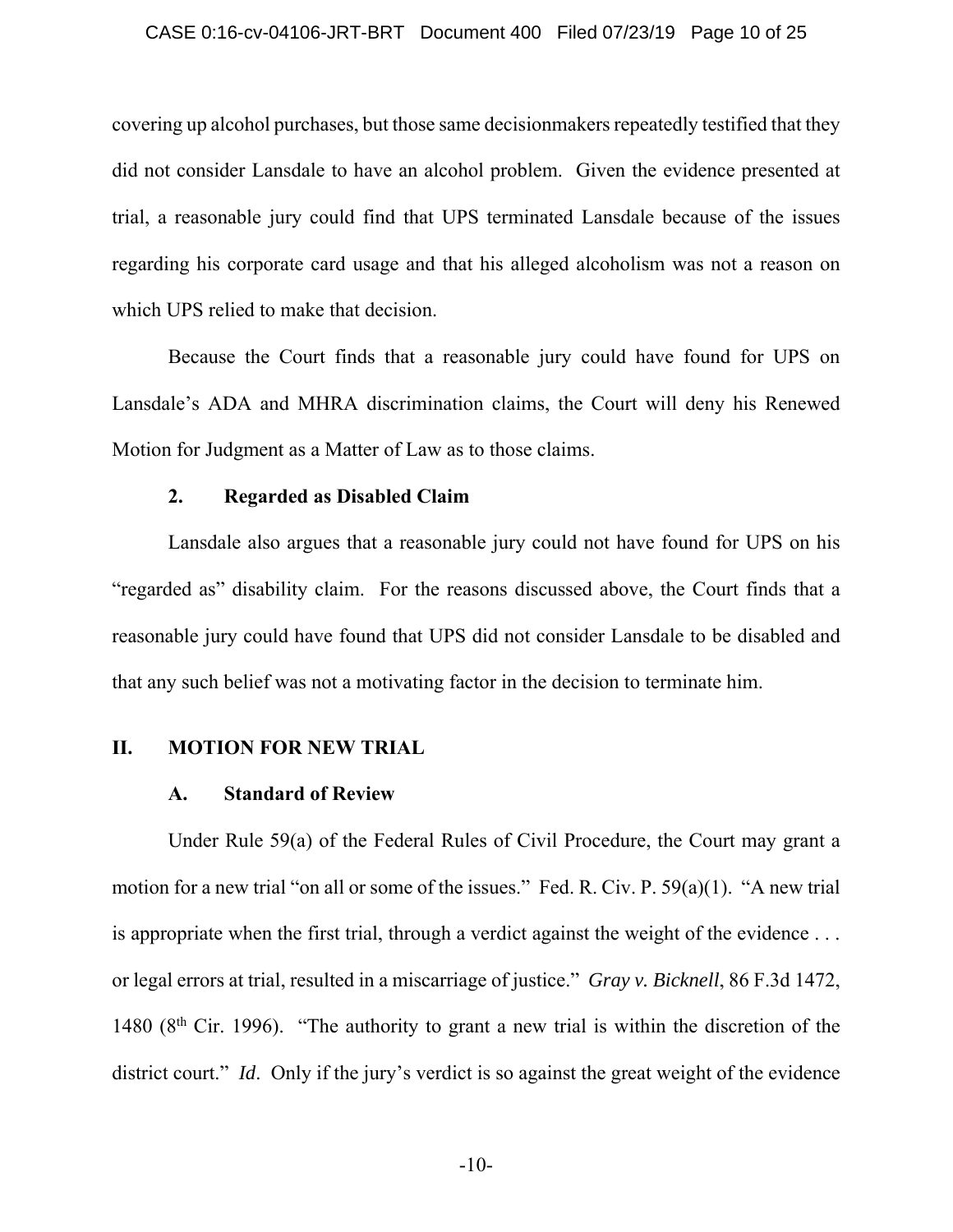that it constitutes a miscarriage of justice should a motion for a new trial be granted. *Ogden v. Wax Works, Inc.*, 214 F.3d 999, 1010 ( $8<sup>th</sup>$  Cir. 2000). If a party contests the Court's evidentiary rulings, a new trial is warranted only if erroneous rulings "had a substantial influence on the jury's verdict." *Littleton v. McNeely*, 562 F.3d 880, 888 (8<sup>th</sup> Cir. 2009) (quoting *Harris v. Chand*, 506 F.3d 1135, 1139 (8<sup>th</sup> Cir. 2007)).

### **B. Contrary to the Weight of the Evidence**

Lansdale first argues that he should be given a new trial because the jury's verdict is contrary to the weight of the evidence. As discussed above, the jury's verdict was not against the weight of the evidence, and the Court will not grant a new trial on this ground.

# **C. Evidentiary Rulings**

Lansdale next argues that he should receive a new trial because the Court committed legal errors resulting in a miscarriage of justice. He asserts that the Court improperly denied motions in limine and overruled his objections that sought to preclude UPS from introducing certain evidence. He also argues that the Court improperly granted UPS' motion in limine prohibiting him from arguing that UPS was required to offer him a reasonable accommodation.

### **1. Testimonial Evidence**

Before and during trial Lansdale argued that UPS should be precluded from bringing certain witnesses or introducing certain documents that were not disclosed or produced during discovery. The Court repeatedly rejected Lansdale's motions and objections, finding that UPS had not committed discovery violations sufficient to justify the penalty Lansdale sought.

-11-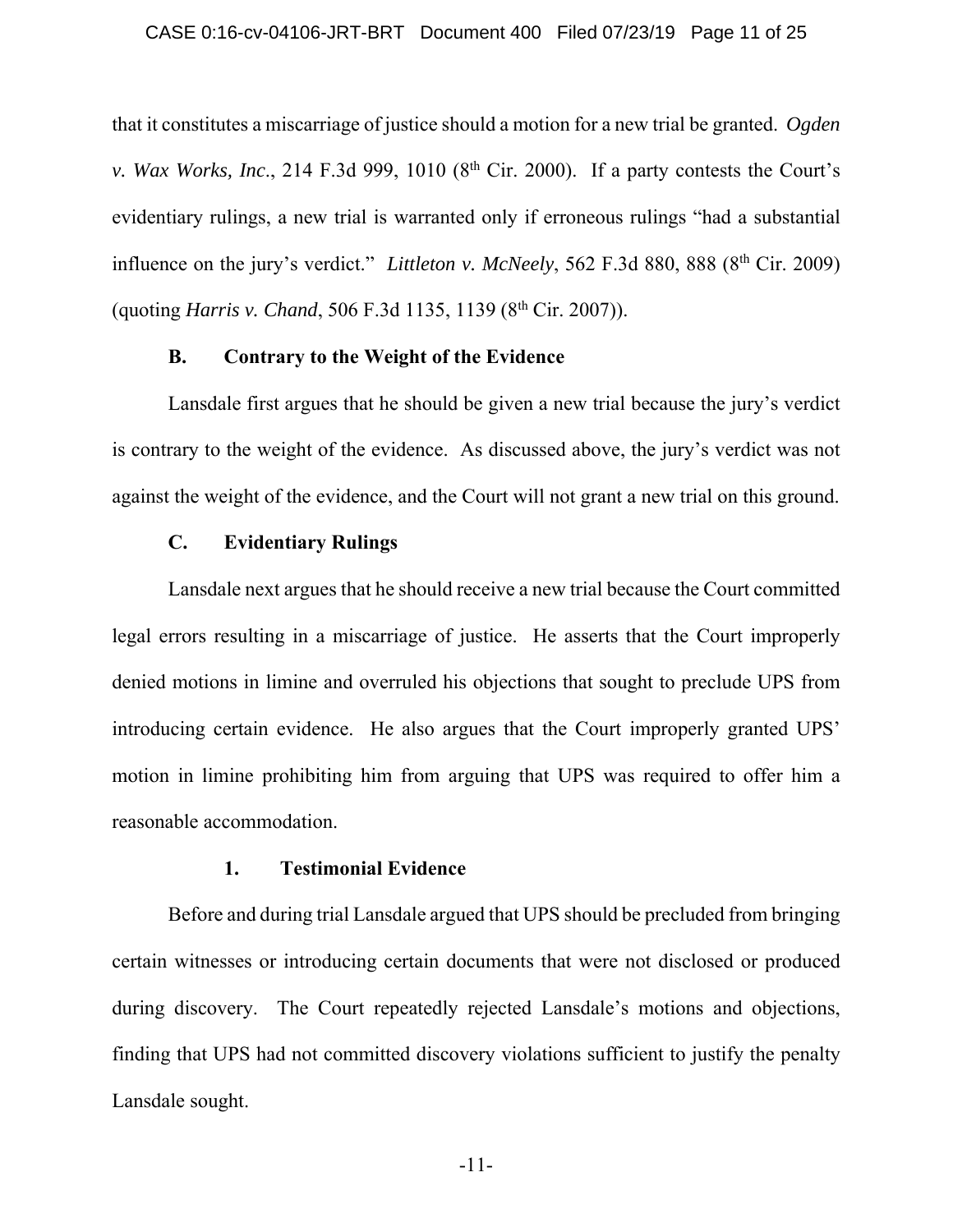#### CASE 0:16-cv-04106-JRT-BRT Document 400 Filed 07/23/19 Page 12 of 25

Lansdale now argues that the Court erroneously allowed four individuals—Ryan Finney, Brian Winter, Robert Delaney, and Elaine Penas—to testify. Finney, Winter, and Delaney were all Lansdale's subordinates at UPS, and Penas worked for a UPS client. Each of these witnesses testified, in part, about whether they had attended certain meals that Lansdale's expense reports identified them as attending. Each individual's name had been flagged by Faifer during her investigation because she suspected that they had not attended certain meals with Lansdale, contrary to his expense report entries.

Lansdale argues that the Court erred in allowing these witnesses to testify because they were either not disclosed during discovery, were disclosed late in discovery, or because the scope of their testimony was not disclosed during discovery. Essentially, he argues that he was ambushed by the testimony of these witnesses and that he had not been adequately notified that they would testify in such a way. Lansdale highlights several interrogatories and requests for production he served in the infancy of discovery and UPS' alleged failure to adequately respond to those requests in a way that captured the ultimate testimony of the witnesses. He asserts that, had UPS complied with its discovery obligations, he could have "secure[d] the business, travel and expense records of these witnesses . . . and/or conduct[ed] the depositions of such persons to properly prepare for the trial." (Pl.'s Mem. Supp. at 18, Mar. 5, 2019, Docket No. 386.) Instead, he claims he was "deprived of any meaningful opportunity to challenge or explain any inconsistencies in his business expense reports and the witnesses' recollections and beliefs." (*Id.*) As a result of these witnesses' testimony, "[t]he mood, feel, momentum and direction of the trial palpably changed." (*Id.* at 19.)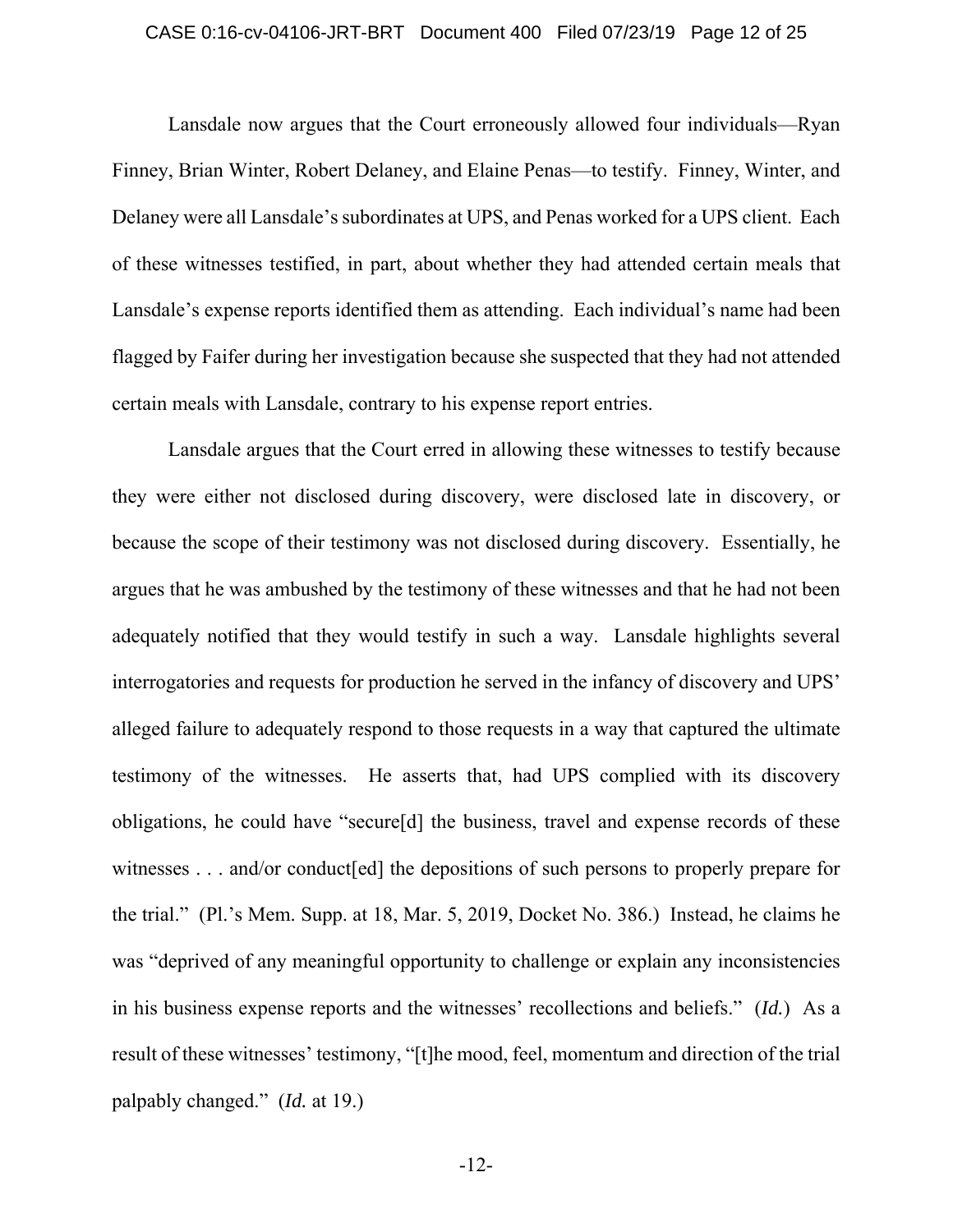#### CASE 0:16-cv-04106-JRT-BRT Document 400 Filed 07/23/19 Page 13 of 25

The base of Lansdale's argument is that UPS did not comply with its discovery obligations and that the Court impermissibly excused this conduct, to Lansdale's detriment. "When a party fails to provide information or identify a witness in compliance with Rule 26(a) or (e), the district court has wide discretion to fashion a remedy or sanction as appropriate for the particular circumstances of the case." *Wegener v. Johnson*, 527 F.3d 687, 692 (8th Cir. 2008) (citing Fed. R. Civ. P. 37(c)(1); *Trost v. Trek Bicycle Corp.,* 162 F.3d 1004, 1008 (8<sup>th</sup> Cir. 1998)). Because one of the primary functions of discovery is to eliminate unfair surprise, a district court may exclude the information or testimony as a self-executing sanction unless the party's failure to comply is substantially justified or harmless. Fed. R. Civ. P.  $37(c)(1)$ . When fashioning a remedy, the Court may consider things such as "the possibility of surprise or prejudice to the [opposing party], the extent to which allowing witness to testify would disrupt the order and efficiency of the trial, and the importance of the witness's testimony." *Sellers v. Mineta*, 350 F.3d 706, 711–12 (8<sup>th</sup>) Cir. 2003).

As an initial matter, the Court found that UPS did not commit a discovery violation. Each of these witnesses were disclosed to Lansdale as persons with knowledge of the accuracy of Lansdale's expense reports in a supplemental disclosure sent one month before the end of discovery. Lansdale thus had time to determine whether to "secure the business, travel and expense records of these witnesses . . . and/or conduct the depositions of such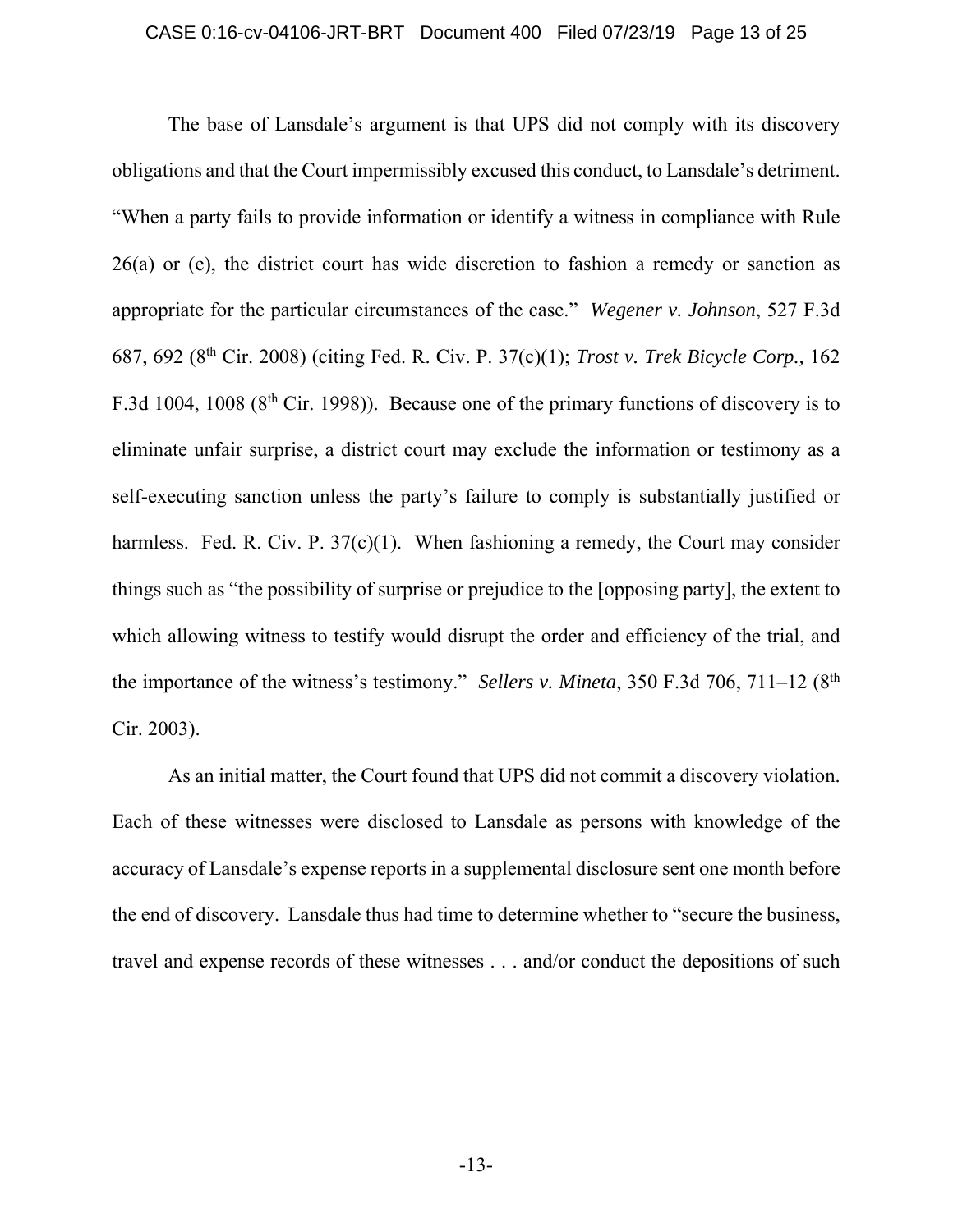#### CASE 0:16-cv-04106-JRT-BRT Document 400 Filed 07/23/19 Page 14 of 25

persons to properly prepare for the trial," something he claims he was unable to do.<sup>1</sup> Because UPS did not violate the rules of discovery, the Court did not err in refusing to sanction UPS by prohibiting the witnesses' testimony.

However, even if UPS' late disclosure was a discovery violation ("failure to disclose in a timely manner is equivalent to failure to disclose," *Trost*, 162 F.3d at 1008), excluding these witnesses' testimony would not have been a proper sanction because Lansdale cannot reasonably claim surprise or prejudice. While the witnesses were not explicitly disclosed early in the discovery process, their role in this case was clear from the start. UPS immediately disclosed the Faifer investigatory reports and emails, which named all four witnesses and included her suspicions that they were not with Landale when he claimed. UPS also disclosed a written statement by Delaney attesting that he could not verify being present at some of the meals Lansdale claimed and the receipts from the meals that Faifer found questionable. Indeed, Lansdale admitted at trial that, at Faifer's deposition, he questioned her extensively about some of the receipts and the foundation for her belief that the witnesses were not in attendance with Lansdale. In short, Lansdale had ample notice that these witnesses' testimony would be relevant and had enough information to decide whether to inquire further about them or depose them. That he decided not to do so does

 $\overline{a}$ 

<sup>&</sup>lt;sup>1</sup> Lansdale acknowledges that UPS supplemented its disclosures to include explicit mention of these individuals, but argues that the supplementation was relatively useless given that it came only a month before the end of discovery and after he had already secured certain concessions from Faifer and Gonzales during their depositions. The Court finds this argument unpersuasive given that Lansdale could have served whatever discovery requests he needed within that month or moved the Court for additional limited discovery given UPS' late disclosure.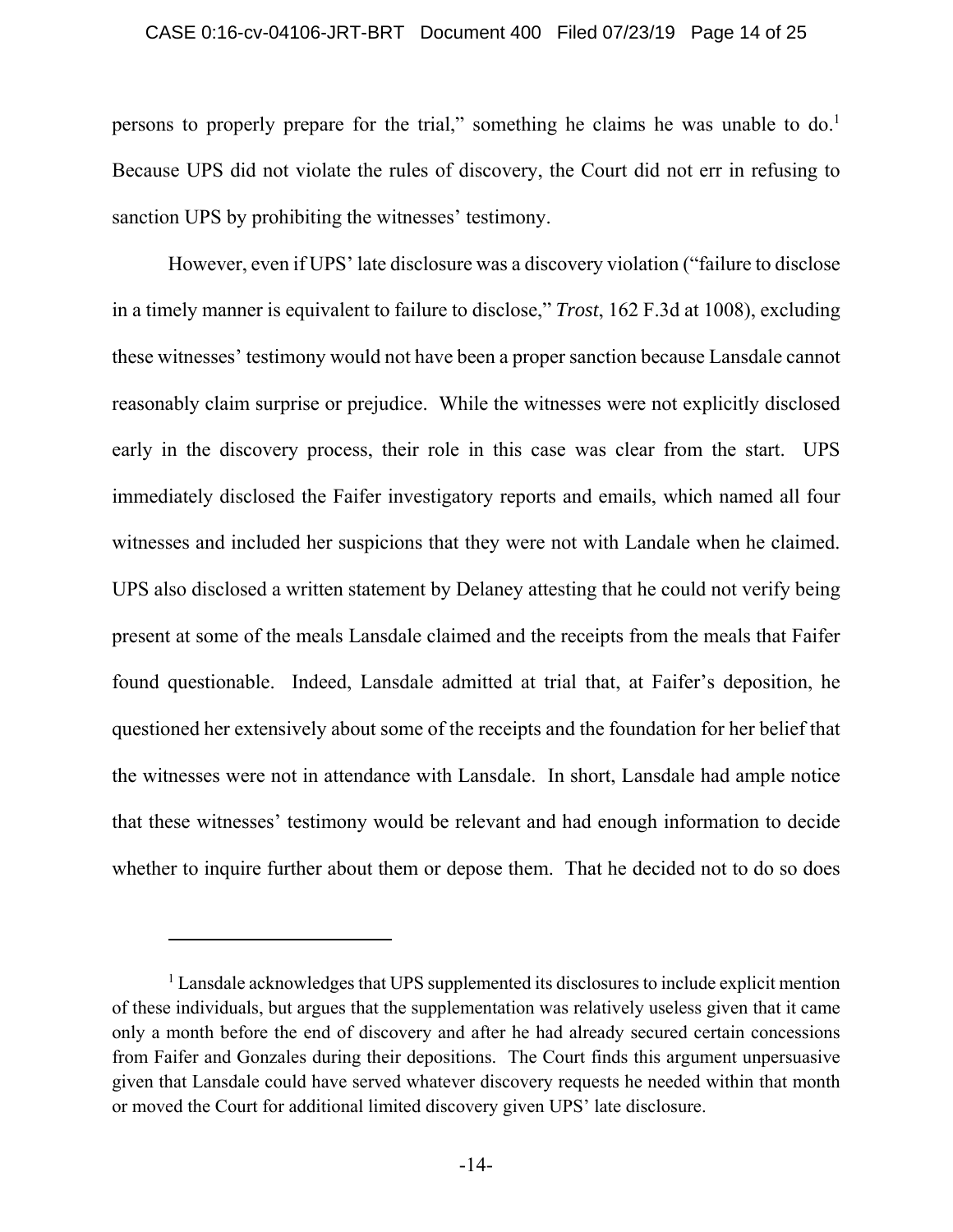#### CASE 0:16-cv-04106-JRT-BRT Document 400 Filed 07/23/19 Page 15 of 25

not make UPS's actions prejudicial. Lansdale may have been surprised by these witnesses' testimony, but that surprise was either not reasonable or of Lansdale's own making.

Further, even if the Court erred in allowing the individuals to testify, Lansdale has not shown that the error "had a substantial influence on the jury's verdict." *Littleton*, 562 F.3d at 888 (quoting *Harris*, 506 F.3d at 1139). Here, Lansdale asserts that the allegedly harmful testimony of Finney, Winter, Delaney, and Penas changed "[t]he mood, feel, momentum and direction of the trial," and then concludes, without more, that he has "clearly demonstrated severe prejudice as a result" of the Court's error. (Mem. Supp. at 19-20.) But each of the contested witnesses also testified that they knew Lansdale to be an honest man with a reputation for truthfulness. Thus, while some aspects of their testimony were harmful, other aspects actually bolstered Lansdale's credibility.

Even ignoring the positive aspects of the contested witnesses' testimony, the harmful aspects of their testimony only corroborated other evidence presented by UPS. Had the Court excluded these witnesses' testimony, the jury would still have been told that Faifer flagged the meals about which they testified, that Lansdale's superiors had been told that Lansdale was likely falsifying his expense reports, that Lansdale signed a written statement acknowledging that he used his card for personal use, and that his superiors believed that he had committed misconduct.

Throughout the trial, Lansdale attempted to prove that Faifer's ultimate conclusions were wrong and that he had not misused his credit card. However, the Eighth Circuit has clearly established that "[t]he critical inquiry in discrimination cases . . . is not whether the employee actually engaged in the conduct for which he was terminated, but whether the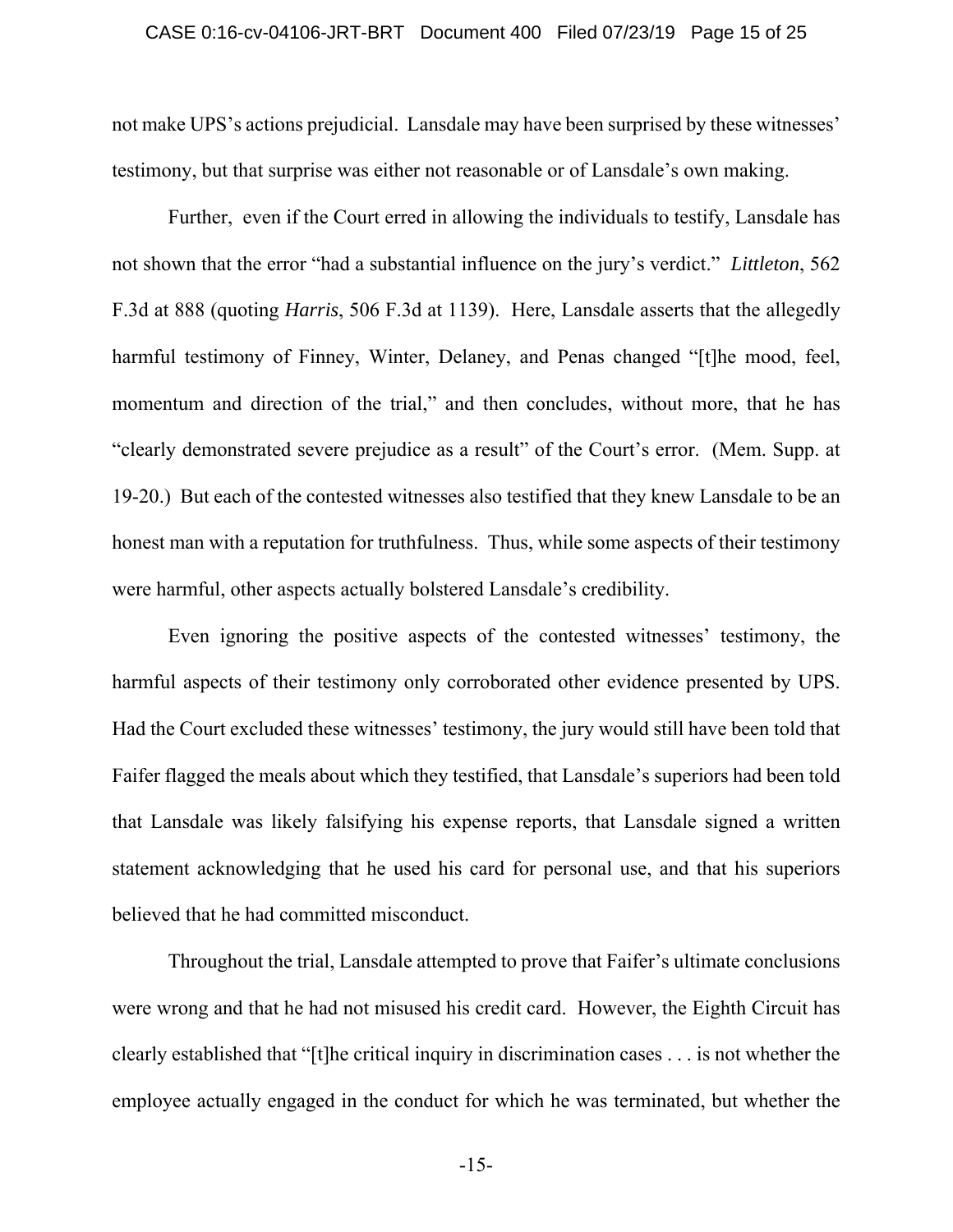#### CASE 0:16-cv-04106-JRT-BRT Document 400 Filed 07/23/19 Page 16 of 25

**employer** in good faith **believed** that the employee was guilty of the conduct justifying discharge. *McCullough v. Univ. of Arkansas for Med. Scis.*, 559 F.3d 855, 861–62 (8<sup>th</sup> Cir. 2009) (emphasis added)(citing *Hitt v. Harsco Corp*., 356 F.3d 920, 924 (8th Cir. 2004); *Scroggins v. Univ. of Minn.*, 221 F.3d 1042, 1045 (8<sup>th</sup> Cir. 2000)). The ultimate question in this case was not whether Lansdale had engaged in wrongdoing, but whether UPS terminated him because of his alleged disability. Of course, one way to show discrimination is to establish that a termination was pretextual. But Lansdale presented no evidence that his superiors, who made the decision to terminate him, did not believe in good faith what they had been told: that Lansdale had violated company policy. With or without the contested witnesses' testimony, the jury was presented with sufficient evidence to find that UPS terminated Lansdale not because of his alleged disability, but because it believed he misused his company card.

Lansdale further argues that the Court erred in denying his motions in limine seeking to prohibit UPS from introducing evidence that he had requested, but never received, during discovery. He argues that "[t]he consequence to Lansdale was the Court opening the door to recurring and multiple forms of Defendant's witnesses' testimony and information which was **not** disclosed to Lansdale" and that "[t]he predictable results of such errors were surprise and prejudice to Lansdale." (Mem. Supp. at 22.) Lansdale does not specify which witnesses testified or what evidence was admitted that would not have been if the Court would have granted his motion in limine. He also does not describe how he was surprised and prejudiced or how this alleged error impacted the trial. Accordingly, the Court is unable to determine whether the Court erred or whether that error had a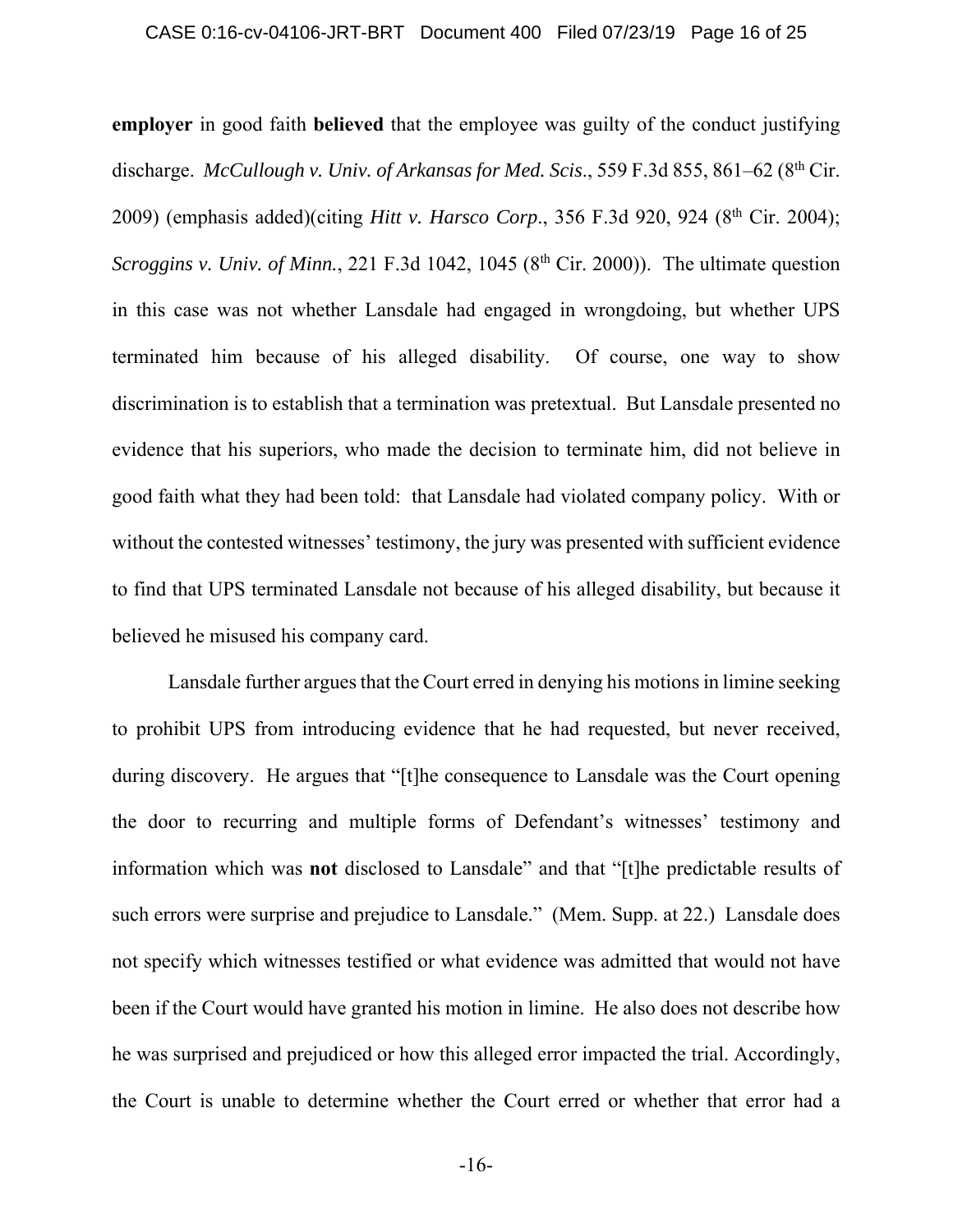#### CASE 0:16-cv-04106-JRT-BRT Document 400 Filed 07/23/19 Page 17 of 25

substantial influence on the jury's verdict. The Court will thus deny Lansdale's Motion for a New Trial on this ground.

## **2. Reasonable Accommodation**

Prior to trial, UPS brought a motion in limine to prohibit Lansdale from insinuating or introducing evidence that UPS was required to offer him a reasonable accommodation. UPS argued that Lansdale had not brought an ADA reasonable accommodation claim, thus it would create confusion and prejudice if he argued that UPS had any reasonable accommodation responsibilities. Lansdale, on the other hand, argued that he had brought a reasonable accommodation claim and that he should be allowed to present evidence that UPS did not engage in the required interactive process.

The Court granted UPS' motion in limine and prohibited Lansdale from arguing at trial that UPS was required to offer him a reasonable accommodation. (*See* Order on Motions in Limine at 8-10, Dec. 21, 2018, Docket No. 325.) The Court found that Lansdale could not support a reasonable accommodation claim even if he had brought one and that allowing him to argue as much would be highly prejudicial. (*Id.*)

 Now, Lansdale asserts that the Court erred in granting UPS' motion because "the Court's reasoning . . . that an employer's duty to accommodate an employee is not triggered until the employee clearly requests an accommodation is incomplete and short-sighted analysis." (Mem. Supp. at 23.) He cites no case law for this proposition, and, as the Court explained in its previous Order, such a proposition is contrary to well-established law. The case law is clear that: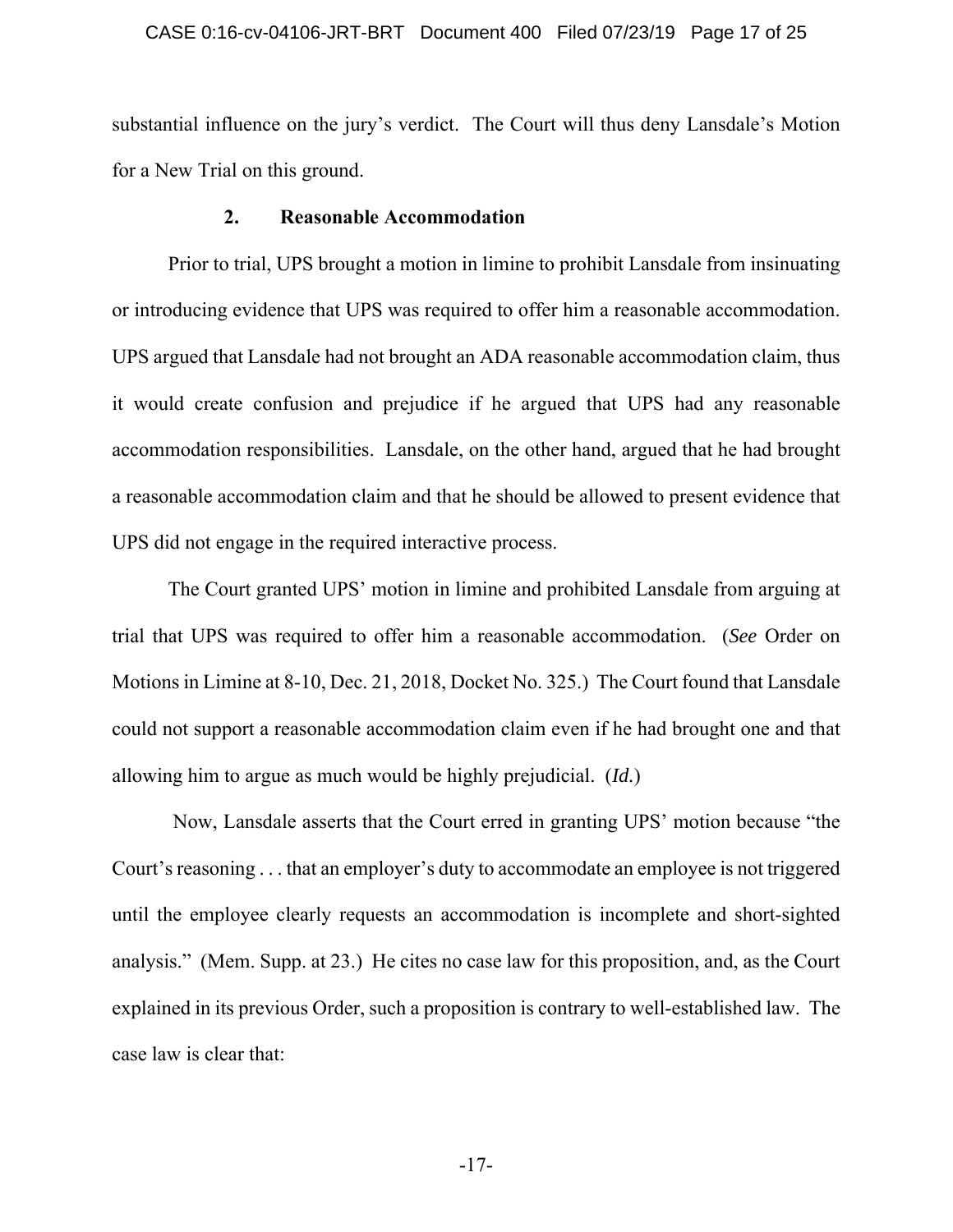Not only must the employee initiate the accommodation process by making the employer aware of the need for an accommodation, *see*[] *Peyton v. Fred's Stores of Arkansas*, 561 F.3d 900, 903 ( $8<sup>th</sup>$  Cir. 2009), but the employee must also provide relevant details of his/her disability and the reasons that the disability requires the requested accommodation[,] *EEOC v. Convergys Customer Management Gp*., 491 F.3d 790, 795 (8<sup>th</sup> Cir. 2007).

*Stipe v. Shinseki*, 690 F. Supp. 2d 850, 878 (E.D. Mo. 2010).

 It was undisputed before trial that Lansdale did not clearly request an accommodation. Further, Lansdale provided no evidence that he had informed UPS that his alleged disability required an accommodation nor that UPS believed that his disability required an accommodation. Lansdale's alleged disability, by itself, does not trigger the reasonable accommodation process. Instead, a disability must come with "resulting limitations." *Wallin v. Minn. Dep't of Corr.*, 153 F.3d 681, 689 (8<sup>th</sup> Cir. 1998) (quoting *Taylor v. Principal Fin. Grp., Inc., 93 F.3d 155, 165 (5<sup>th</sup> Cir. 1996)). The Court did not* err in finding that Lansdale could not support a reasonable accommodation claim or in granting UPS' motion in limine on this issue.

 Lansdale goes on to argue that, "[u]nder the Court's analysis, an employer could avoid having to engage in interactive dialogue and/or providing a reasonable accommodation altogether if the employer suspected the employee had a disability . . . and simply terminated the employee before engaging in the ... process." (Mem. in Supp. at 23-24.) This argument highlights Lansdale's misunderstanding of the fact that a disability discrimination claim and a reasonable accommodation claim are two separate claims.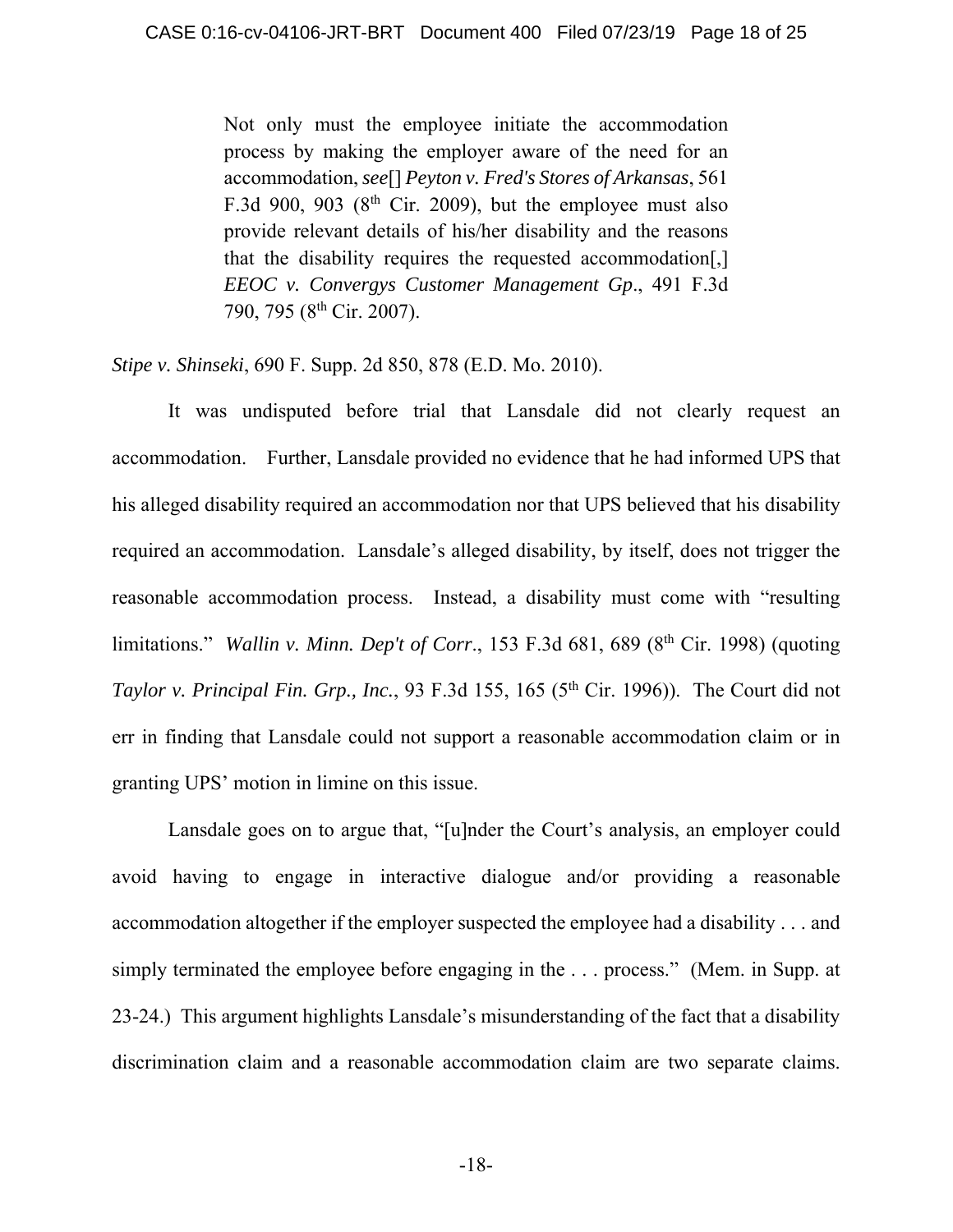## CASE 0:16-cv-04106-JRT-BRT Document 400 Filed 07/23/19 Page 19 of 25

What Lansdale describes in this argument is not legal, but is instead an impermissible termination based on an employee's disability or an employer's belief regarding an employee's disability. Contrary to Lansdale's assertions, the Court's ruling did not create a loophole in the ADA by which an employer can get away with disability discrimination. Instead, the Court's ruling properly focused the parties on the relevant and sustainable ADA claims that were available to Lansdale, and did not allow the jury to hear irrelevant and possibly prejudicial arguments on reasonable accommodation.

### **D. Jury Instructions**

Lansdale also moves for a new trial based on improper jury instructions. An error in jury instructions justifies a new trial "only if the error 'misled the jury or had a probable effect on its verdict.'" *Hallmark Cards, Inc. v. Murley, 703 F.3d 456, 460 (8<sup>th</sup> Cir. 2013)* (quoting *E.I. du Pont de Nemours & Co. v. Berkley & Co*., 620 F.2d 1247, 1257 (8th Cir. 1980)). "There is no harmful error if the instruction, in general, correctly instructs the jury, even if one portion is technically incorrect." *Westborough Mall, Inc. v. City of Cape Girardeau*, 794 F.2d 330, 335 (8<sup>th</sup> Cir. 1986). "The test is not whether the charge was faultless in every particular but whether the jury was misled in any way and whether it had understanding of the issues and its duty to determine those issues." *Id*. (quotations omitted.)

Jury instructions "viewed on the whole," should "fairly and adequately represent the evidence and applicable law in light of the issues presented to the jury in a particular case." *Klisch v. Meritcare Med. Grp., Inc*., 134 F.3d 1356, 1358 (8th Cir. 1998). How the Court crafts jury instructions is within the Court's sound discretion*. Reed v. Malone's*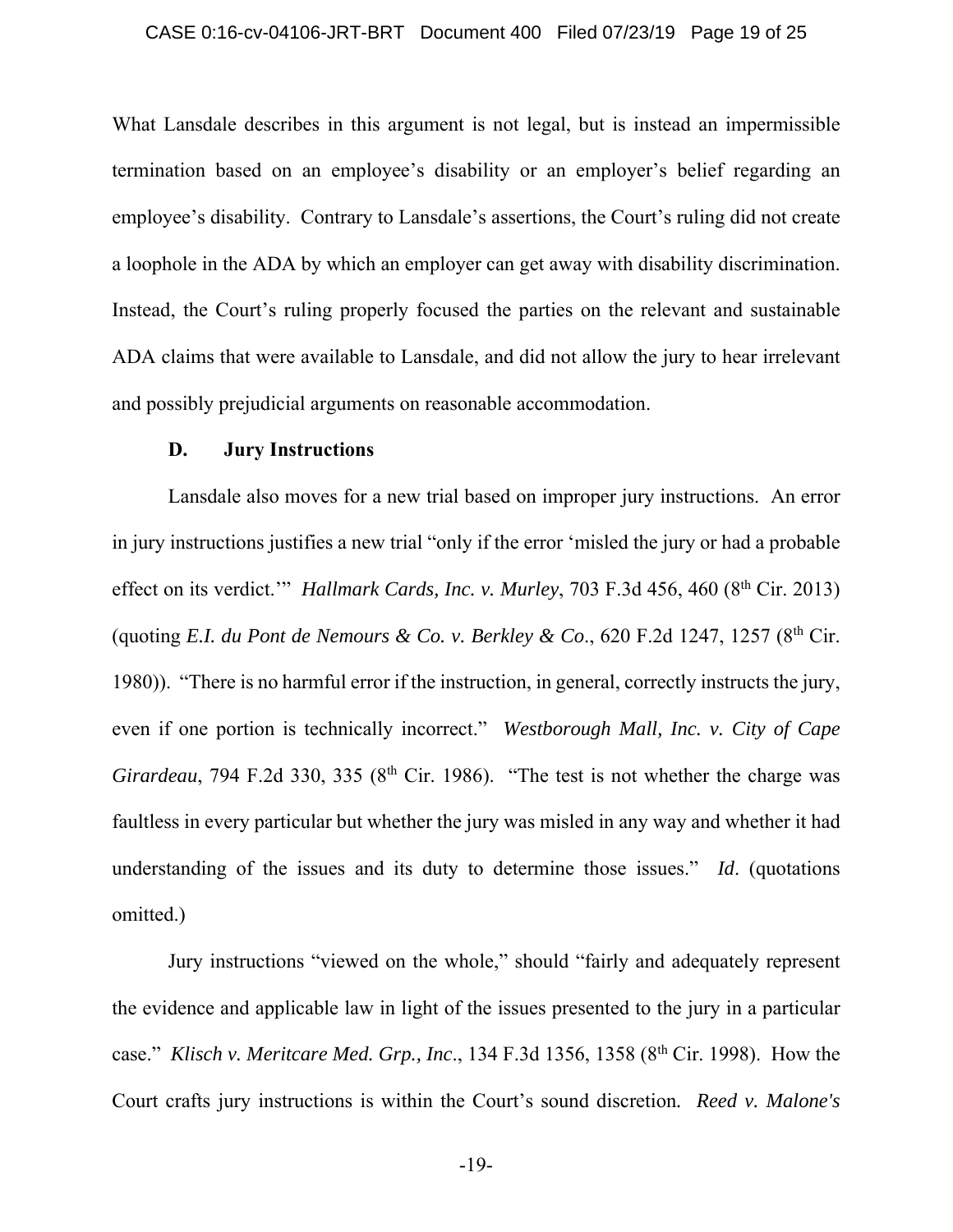*Mech., Inc.*, 765 F.3d 900, 907 (8<sup>th</sup> Cir. 2014). Challenges to jury instructions must be reviewed in the context of the overall instructions, not just a single word or sentence. *See Therasense, Inc. v. Becton, Dickinson & Co*., 593 F.3d 1325, 1331 (Fed. Cir. 2010). Jury instructions need not be "technically perfect or even a model of clarity," *Reed*, 765 F.3d at 907 (quoting *McCoy v. Augusta Fiberglass Coatings, In*c., 593 F.3d 737, 744 (8th Cir.2010)), and the Court "need not use any particular form of words or sequence of ideas so long as the charge as a whole conveys to the jury a clear and correct understanding of the applicable substantive law without confusing or misleading them," 9C Arthur R. Miller, Fed. Prac. & Proc. Civ. § 2556 (3d ed. 2017) (footnote omitted). "It is axiomatic that the trial court should charge the jury in plain language. It should not use technical or obscure legal phrases if the legal rule can be stated in less formal words." *Id*.

## **1. Tangible Injury**

As stated above, to prove a disability-related inquiries claim, an employee must show that the prohibited inquiries caused a tangible injury. *Cosette v. Minn. Power &*  Light, 188 F.3d 964, 970 (8<sup>th</sup> Cir. 1999). In the jury instructions and special verdict form for this claim, the Court instructed the jury that it could find for Lansdale if UPS made an unlawful inquiry and that inquiry "caused his termination." (Jury Instructions at 18; Special Jury Verdict at 6.) Lansdale objects to the Court's limitation of his tangible injury to only include termination. He argues that he only needed to prove a tangible injury to succeed on this claim and that the Court's limitation was an error mandating a new trial. The Court disagrees.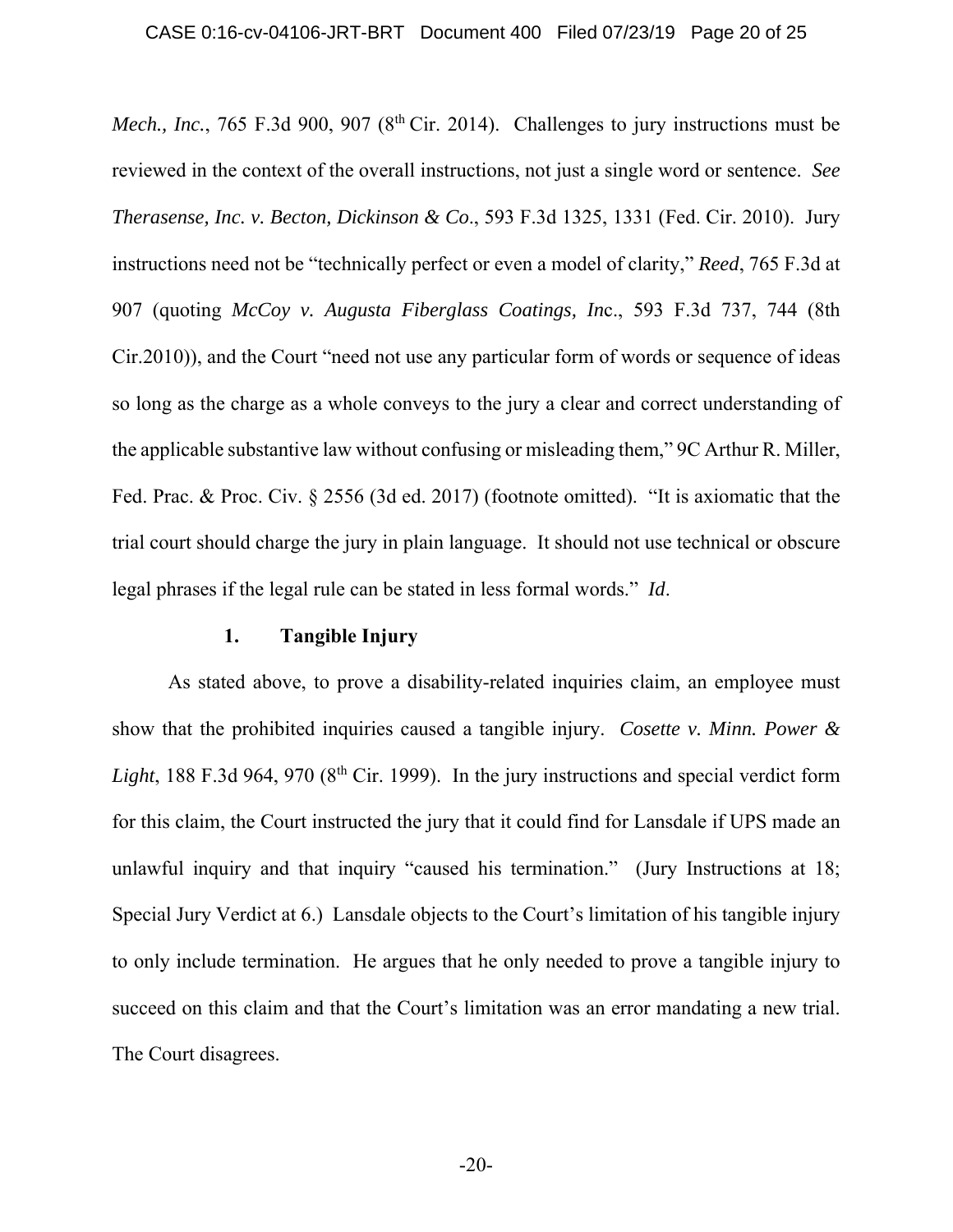It may be true that in a hypothetical case a plaintiff need only prove a tangible injury, and tangible injuries might include things other than termination, such as emotional distress. However, this is not a hypothetical case, and the Court specified Lansdale's relevant injury for the jury for two reasons. First, the Court found that the only tangible injury supported by the evidence was Lansdale's termination. Before trial, Lansdale himself repeatedly specified that the relevant injury stemming from the allegedly unlawful inquiries was his termination. In arguing for summary judgment on this claim, he stated that "UPS's decision to terminate Lansdale immediately following" the Faifer and Gonzales interview "obviously demonstrates tangible injury resulting from the prohibited inquiries." (Pl.'s Summ. J. Mem. Supp. at 13, Feb. 20, 2018, Docket No. 27.) Lansdale made the same argument in his statement of the case. (Statement of Case at 38, Dec. 3, 2018, Docket No. 283.) While Lansdale now attempts to argue that he suffered emotional distress as a result of the inquiries, at trial he largely testified that he suffered such distress because of his termination and the effects of that termination. Considering the evidence produced at trial, the Court found no basis to conclude that the alleged prohibited inquiries caused any tangible injury except for termination and limited the instruction accordingly.

Second, given that the evidence pointed only towards termination as a plausible injury, the Court found it improper to give the jury such an amorphous term as "tangible injury." Jury instructions should not contain "technical or obscure legal phrases" where such phrases can be prevented. "Tangible injury" is not a common phrase that the average juror is likely to understand; instead, the average juror could easily misconstrue such a phrase or what harms it might actually encompass. Instead of providing the jury with such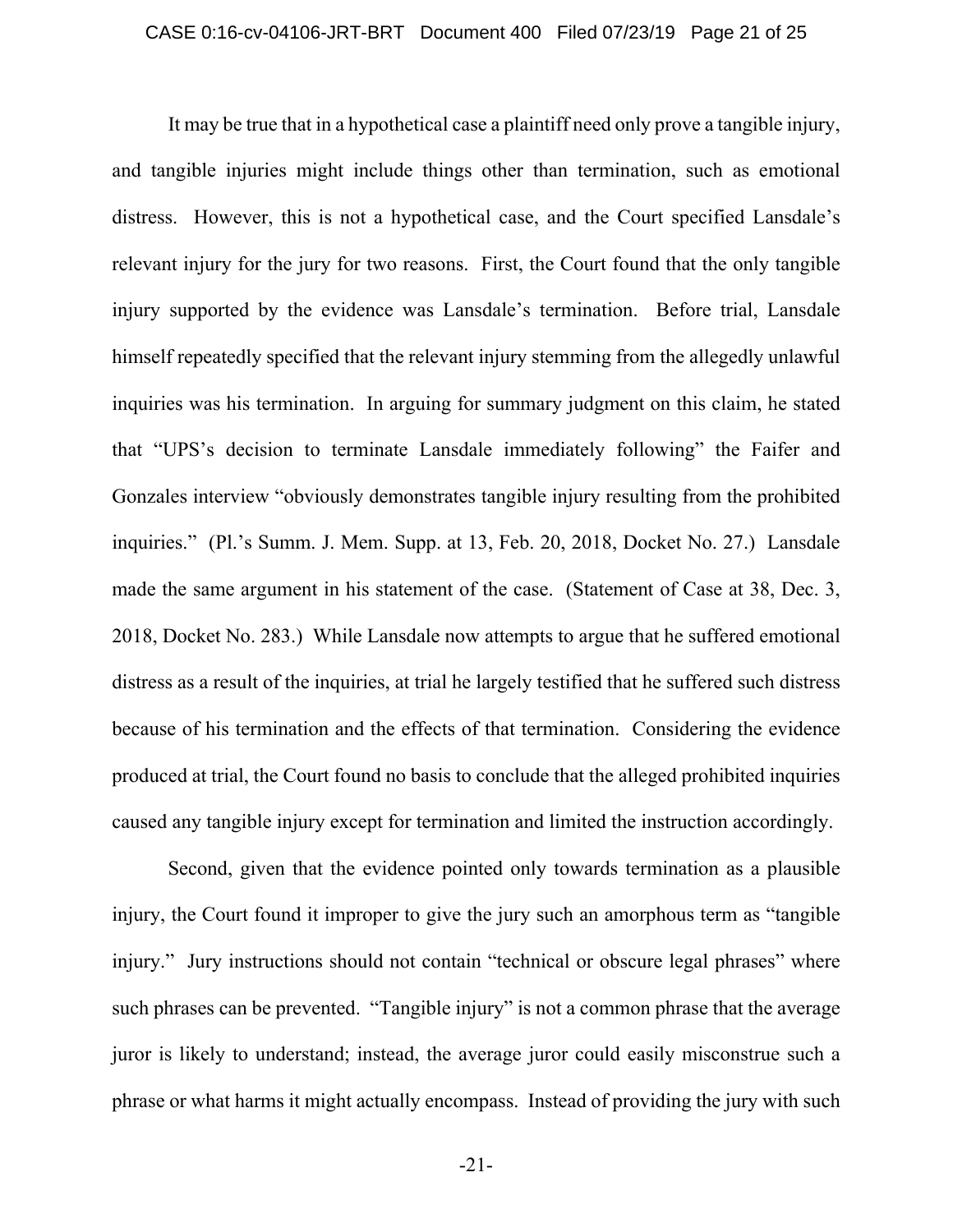a term—and considering the evidence produced at trial—the Court found it preferable to clearly define the injury.2

### **2. Spoliation**

 $\overline{a}$ 

Lansdale requested that the Court include a spoliation/adverse inference jury instruction, based on UPS' failure to maintain and/or produce his personnel file despite federal regulations requiring the maintenance of such files for at least a year after termination. *See* 29 C.F.R. § 1602.14. Lansdale requested that the Court inform the jury that it could infer that whatever was in the personnel file would have bolstered his case. The Court denied his request. Lansdale now argues that the Court should have included a spoliation instruction and that the Court erred in failing to include one.

For support, Lansdale cites *Favors v. Fisher*, 13 F. 3d 1235, 1239 (8th Cir. 1994), in which the Eighth Circuit upheld a district court's decision that a plaintiff was entitled to a presumption in a similar situation. Clearly, as *Favors* demonstrates, it was within the Court's discretion to include the instruction Lansdale requested. However, neither *Favors* nor 29 C.F.R. § 1602.14 mandates that such an instruction be given, and the Court did not err in refusing to give one. Generally, "[i]n order for an adverse inference instruction for spoliation to be warranted, a district court is required to make two findings: '(1) there must be a finding of intentional destruction indicating a desire to suppress the truth, and (2) there must be a finding of prejudice to the opposing party.'" *Burris v. Gulf Underwriters Ins.* 

 $2$  The Court's concern in this area was furthered by Lansdale's imprecise arguments during the trial regarding tangible injury. Lansdale never put forth a clear explanation of any injury he was alleging other than termination, perhaps attempting to utilize the phrase's ambiguous meaning.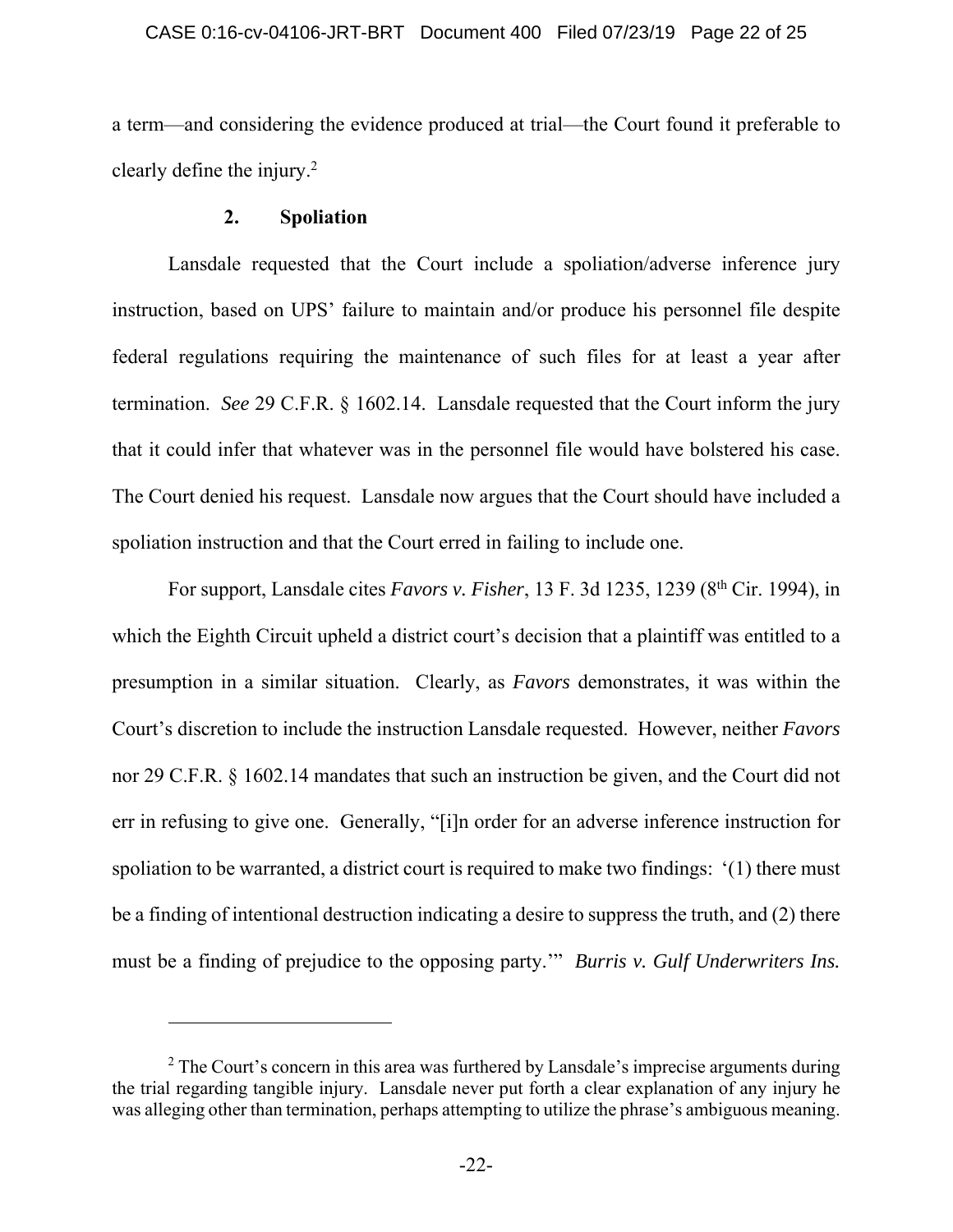*Co.*, 787 F.3d 875, 879 (8<sup>th</sup> Cir. 2015) (quoting *Murley*, 703 F.3d at 460). Lansdale presented no evidence of either. Although it is clear that UPS did not produce the personnel file Lansdale was seeking, Lansdale did not produce any evidence from which the Court could conclude that UPS's inability to locate the file meant that UPS destroyed the file in bad faith. In discovery, Lansdale requested the personnel file but did not, as he could have, request any information about how UPS stored its personnel files or about how the specific file may have been destroyed. *See Escamilla v. SMS Holdings Corp*., Civ. No. 09-2120 (ADM/JSM), 2011 WL 13243580, at \*29 (D. Minn. June 28, 2011) (discussing a plaintiff's pretrial discovery options to seek such information.) Further, while Lansdale asked several deponents about his personnel file, he was told that it simply could not be located and that no one knew precisely why it could not be located. Finally, Lansdale produced no evidence at trial to support a conclusion of intent or bad faith on the part of UPS; he simply asked several witnesses whether they ever located the file. In short, Lansdale provided no basis for the Court to conclude that UPS destroyed or otherwise refused to produce the personnel file in bad faith.

Additionally, Lansdale provided the Court with no reason to conclude that he was prejudiced by UPS's alleged spoliation. He never explained what might have been in the personnel files. That he was a strong performer was not in dispute; UPS repeatedly acknowledged that fact at trial. Instead, Lansdale simply asserted that UPS failed to comply with 29 C.F.R. § 1602.14 and that a spoliation instruction was therefore warranted. However, the Court is unaware of any cases applying that provision in such a strict manner and the Court was therefore not required to give a spoliation instruction. Spoliation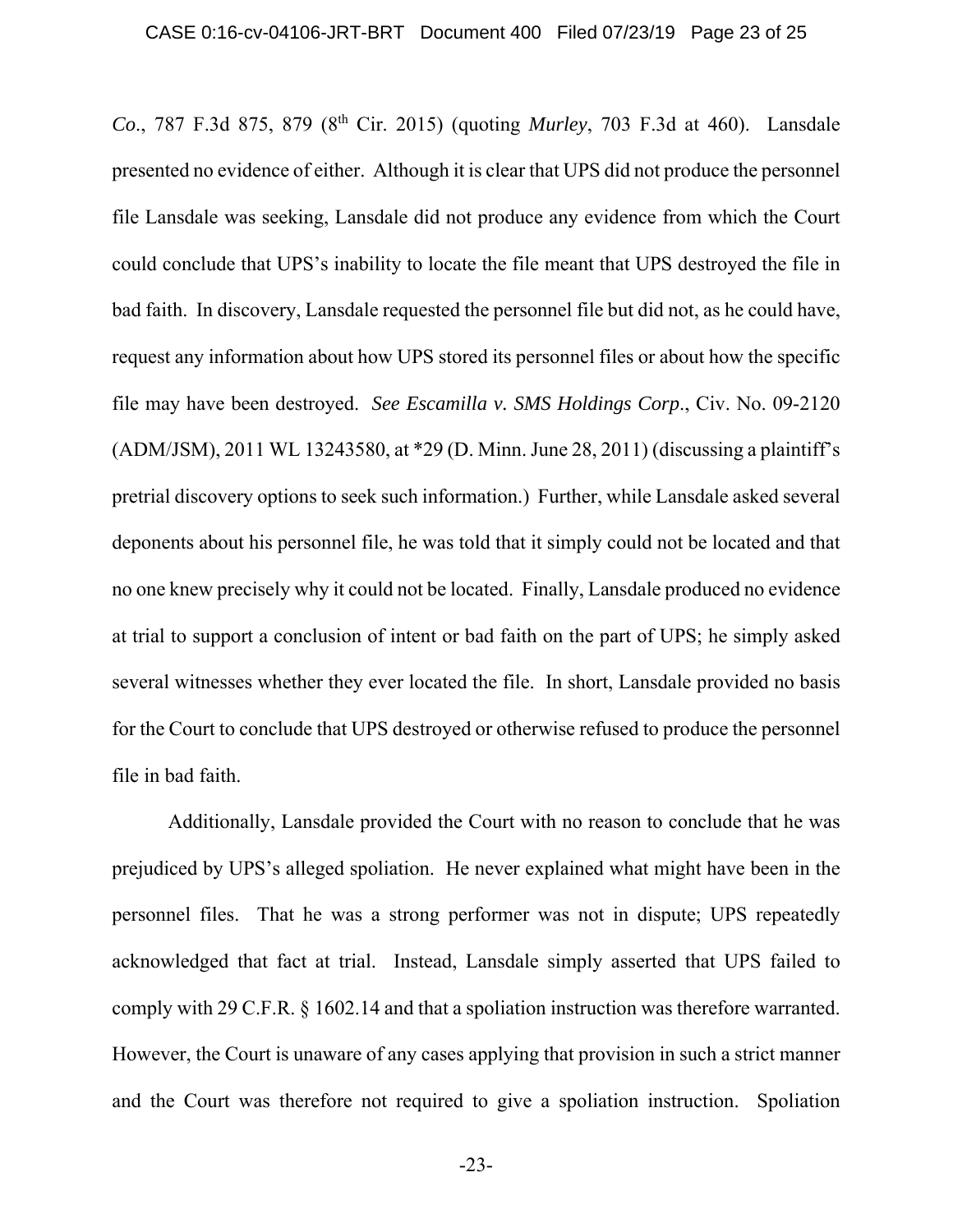instructions "create[] a substantial danger of unfair prejudice" when not warranted, *Morris v. Union Pac. R.R.*, 373 F.3d 896, 903 (8<sup>th</sup> Cir. 2004), and Lansdale provided no evidence that UPS acted in bad faith. As such, the Court did not err in finding that a spoliation instruction was not proper or warranted.

## **3. Miscellaneous Arguments**

Finally, Lansdale makes a blanket argument that the Court erred in declining to include all of the instructions and definitions he requested in a letter and email he sent to the Court and UPS during the trial. After considering all of Lansdale's arguments and reviewing the proposed instructions, the Court finds that the jury instructions to which Lansdale objects were legally correct because they fairly and adequately represented the evidence and applicable law in light of the issues presented to the jury in this case. Thus, the Court finds no basis for granting Lansdale a new trial in any of these miscellaneous and, at times, nonspecific arguments.

## **III. MOTION TO AMEND THE JUDGMENT**

Lansdale alternatively requests that the Court amend the judgment in his favor pursuant to Federal Rule of Civil Procedure 59(e). "Rule 59(e) motions serve a limited function of correcting manifest errors of law or fact or to present newly discovered evidence." *Innovative Home Health Care v. P.T.-O.T. Assoc. of the Black Hills*, 141 F.3d 1284, 1286 ( $8<sup>th</sup>$  Cir. 1998) (quotations omitted). The Court "has broad discretion to alter or amend a judgment under Rule 59(e)." *SFH, Inc. v. Millard Refrigerated Servs., Inc*., 339 F.3d 738, 746 (8<sup>th</sup> Cir. 2003). For all of the reasons discussed above, the Court does